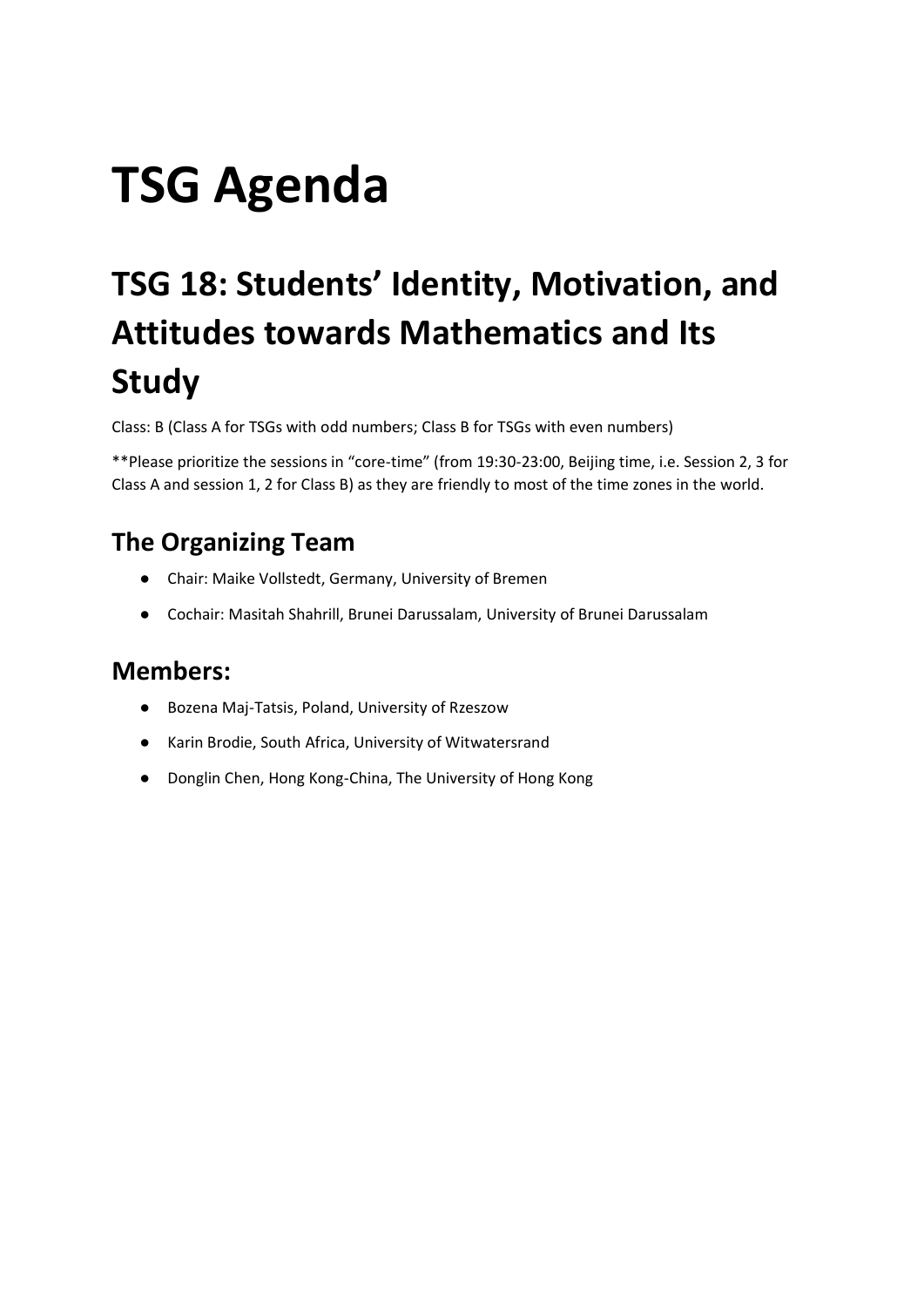# <span id="page-1-0"></span>**Overview**

| Session 1, 14:30-16:30 Beijing time, July 13th (Chair: Maike Vollstedt) _____________5                                                                                                                                                                                                                     |
|------------------------------------------------------------------------------------------------------------------------------------------------------------------------------------------------------------------------------------------------------------------------------------------------------------|
| 14:30-14:40 Maike VOLLSTEDT, Masitah Shahrill, Bozena Maj-Tatsis, Karin Brodie, Donglin Chen_______5                                                                                                                                                                                                       |
| 200: MATHEMATICS-ANXIETY STUDENTS REASONS AND FEELINGS WHEN CHOOSING TO SOLVE                                                                                                                                                                                                                              |
| 400: Mathematical Problem-Solving Beliefs of Filipino Seventh Graders _________________________5                                                                                                                                                                                                           |
| 1946: UNDERSTANDING THE INTENTIONS OF SHADOW EDUCATION IN BRUNEI DARUSSALAM _ 6                                                                                                                                                                                                                            |
| 709: DEVELOPING AND VALIDATING A SCALE FOR MEASURING STUDENTS' CRITICAL THINKING                                                                                                                                                                                                                           |
| 15:30-15:40 Beijia TAN, Jenee Love, Leigh M. Harrell-Williams, Christian E. Mueller _________________7<br>413: Exploration of Math Mindset Changes Over Time in an Urban Sample of Elementary and                                                                                                          |
| 15:40-15:45 Meng Guo, Xiang Hu 2011-15:40 Meng Guo, Xiang Hu 2011-2022 Manual Mullet Communication of the Mullet Communication of the Mullet Communication of the Mullet Communication of the Mullet Communication of the Mull<br>1385: CLASSROOM GOAL STRUCTURES, CHINESE STUDENTS' GOAL ORIENTATIONS AND |
|                                                                                                                                                                                                                                                                                                            |
| 791: Applying the Theory of Planned Behaviour to 2012 Australian PISA data ______________________7                                                                                                                                                                                                         |
| 2187: THE NON-INTELLECTUAL LEVEL OF EFFICIENT MATHEMATICS LEARNING OF JUNIOR HIGH<br>SCHOOL STUDENTS AND THEIR INFLUENCE PATHWAYS ON MATHEMATICS LEARNING                                                                                                                                                  |
| 16:00-16:10 Sheng Zhang, Guanming Wang<br>2135: DIFFERENT CONTRIBUTIONS OF PARENTAL EXPECTATIONS AND TEACHER'S BEHAVIORS                                                                                                                                                                                   |
| 1756: DOES PARENTS' ATTITUDE TOWARDS MATH MATTER TO YOUNG ADOLESCENTS' MATH                                                                                                                                                                                                                                |
| 1826: MATHEMATICAL IDENTITIES OF A HIGH SCHOOL MATHEMATICS LEARNER IN LANDSCAPES                                                                                                                                                                                                                           |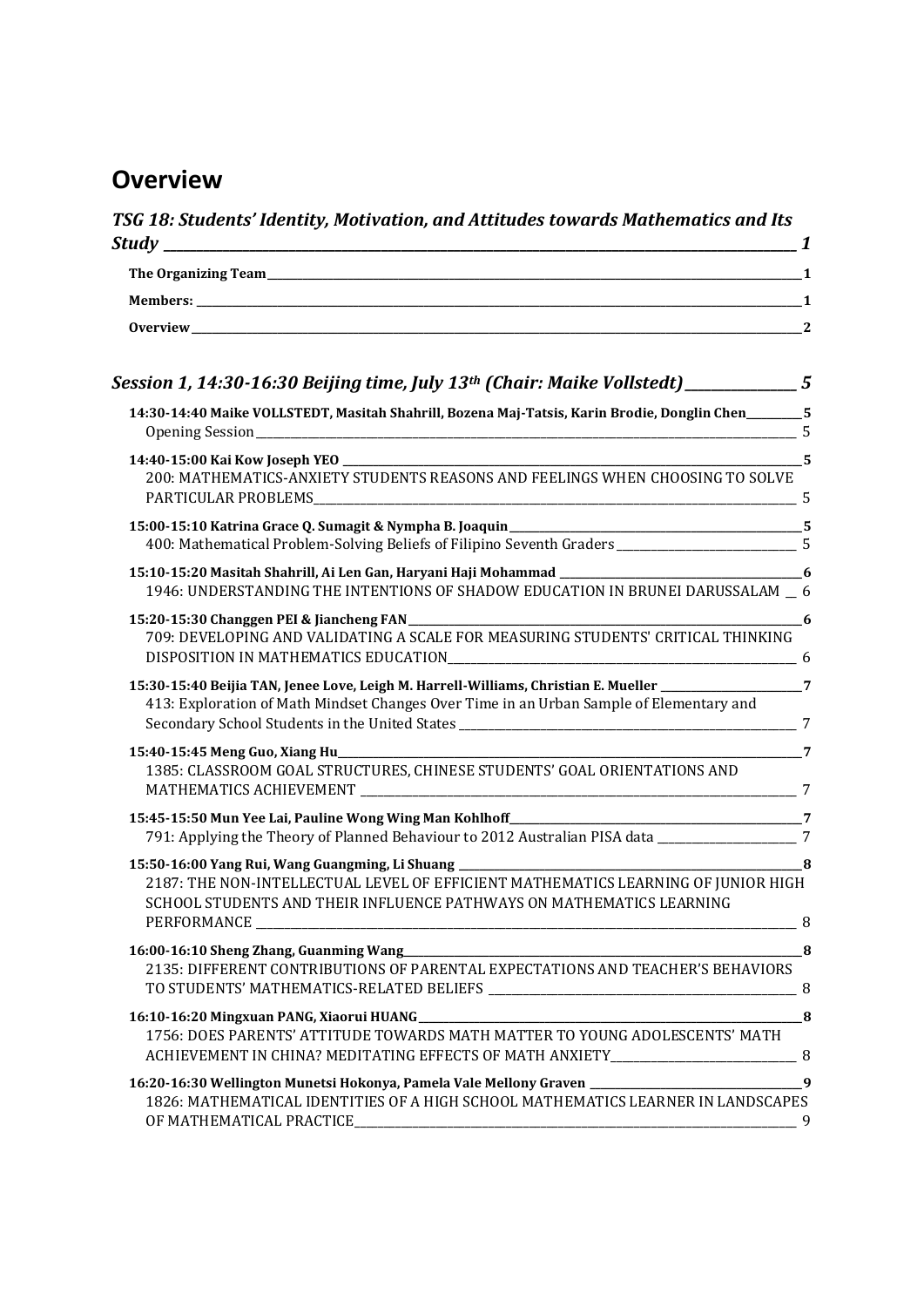| Session 2: 19:30-21:00 Beijing time, July 13 <sup>th</sup> (Chair: Bozena Maj-Tatsis) <sub>________</sub> ____ 10 |       |
|-------------------------------------------------------------------------------------------------------------------|-------|
| $\sim$ 10                                                                                                         |       |
| 861: MAKE A TUTORIAL! THE IMPACT OF A CLASSROOM VIDEO PROJECT ON EMOTIONS,                                        |       |
|                                                                                                                   |       |
| 2218: PERCEIVED DIFFICULTY IN ANSWERING MATHEMATICAL TASK: REFLECTIONS ON                                         |       |
| 20:00-20:10 Marios Ioannou                                                                                        |       |
| 1829: AFFECTIVE ISSUES IN THE LEARNING OF ABSTRACT ALGEBRA _________________________________ 10                   |       |
| 20:10-20:30 Aarifah Gardee, Karin Brodie<br>11 1864: A FRAMEWORK FOR LEARNERS' MATHEMATICAL IDENTITIES            |       |
|                                                                                                                   |       |
| 433: A CONCEPTUAL FRAMEWORK RELATING MATHEMATICS CLUBS AND MATHEMATICAL                                           |       |
|                                                                                                                   |       |
| 347: INFLUENCE OF COLLABORATIVE LEARNING ON STUDENT ATTITUDES TOWARD                                              |       |
| Session 3: 21:30-23:00 Beijing time, July 16 <sup>th</sup> (Chair: Karin Brodie) <sub>__________</sub> ______ 13  |       |
|                                                                                                                   |       |
| 1458: A QUANTITATIVE ANALYSIS OF SIX ASPECTS OF STUDENT IDENTITY AND CREATIVITY-                                  |       |
| 21:50-22:00 García-Cerdá, C. & Ferrando, I. 2006) (2006) (2006) (2006) (2006) (2006) (2006) (2006) (2006) (200    |       |
| 2118: DOES TYPE OF PROBLEM INFLUENCE ON INTEREST? A REPLICATION OF A GERMAN STUDY                                 |       |
| 742: ATTITUDES, BELIEFS AND EMOTIONS TOWARDS GRAPH THEORY _______________________ 14                              |       |
| 390: Predicting College Major Choice in STEM with Students Data at Grades 9 and 11___________ 14                  |       |
|                                                                                                                   |       |
| 946: The Role of Interpersonal Discourse in Small-Group Collaboration in Developing Mathematical                  |       |
|                                                                                                                   |       |
| 1467: EXPLORING PRE-SERVICE TEACHERS PERSISTENCE THROUGH MULTIPLE STRATEGIES                                      |       |
| 1741: MEANINGFUL REASONS FOR LEARNING MATHEMATICS________________________________ 15                              |       |
|                                                                                                                   |       |
| 22:50-22:00 Yewon Sung, Ana Stephens, Ranza Veltri Torres, Susanne Strachota, Karisma Morton, Maria               |       |
|                                                                                                                   |       |
| Session 4: 14:30-16:30 Beijing time, July 17th (Chair: Masitah Shahrill) __________ 17                            |       |
| 1743: Stereotype on female's success boosts female's math learning_____________________________17                 | $-17$ |
| 14:50-15:00 Bozena Maj-Tatsis; Konstantinos Tatsis; Andreas Moutsios-Rentzos_______________________               | $-17$ |
| 1453: PEER PRESSURE EFFECT ON STUDENT TEACHERS' AFFECTIVE RELATIONSHIP WITH                                       | 17    |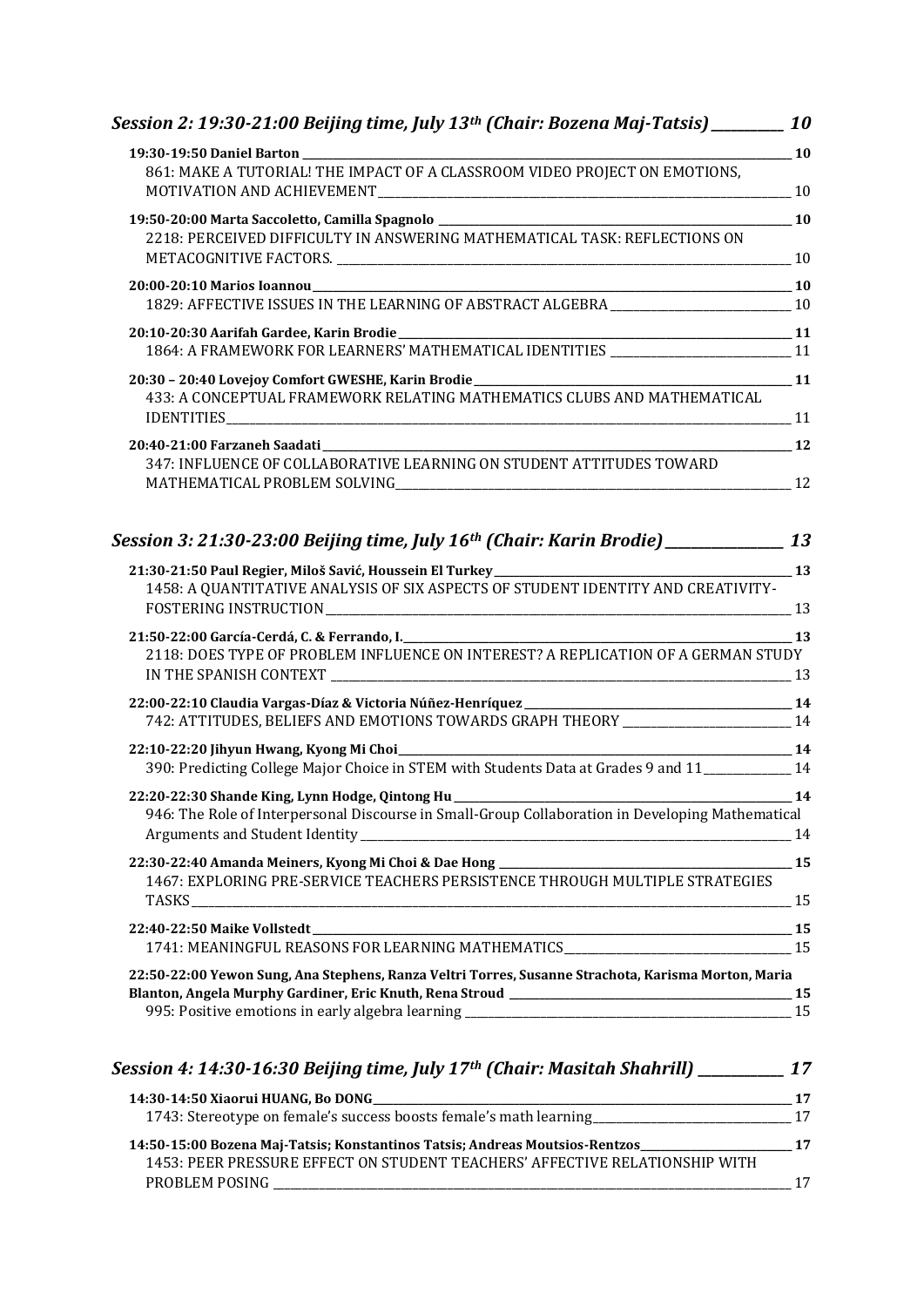|                                                                                                                                                                  | 17 |
|------------------------------------------------------------------------------------------------------------------------------------------------------------------|----|
| 521: QUESTIONNAIRE OF ATTITUDES TOWARD STATISTICS FOR JUNIOR HIGH SCHOOL STUDENTS                                                                                |    |
|                                                                                                                                                                  |    |
| 26: "DEAR 'KINGOS', IT'S ALL RIGHT TO BE NOISY!" WHY IS IT SO HARD TO GET THEM TALKING?18                                                                        |    |
|                                                                                                                                                                  |    |
| 943: THE CHARACTER OF STUDENTS MATHEMATICAL VALUES IN LEARNING MATHEMATICS 18                                                                                    |    |
|                                                                                                                                                                  | 19 |
| 1130: A CASE STUDY OF MATHEMATICAL RESEARCH PRESENTATION IN A PUBLIC JUNIOR HIGH<br>SCHOOL; FOCUS ON THE RELATIONSHIP OF ASSUMPTION OF OTHERS AND THE QUALITY OF |    |
|                                                                                                                                                                  | 19 |
| 15:40-15:50 Vanda SANTOS, Anabela Pereira, Teresa Neto, Margarida M. Pinheiro ______________________ 19                                                          |    |
| 865: MATHEMATICS ANXIETY: A PORTUGUESE STUDY IN HIGHER EDUCATION ________________ 19                                                                             |    |
|                                                                                                                                                                  |    |
| 119: THE TRANSITION FROM SCHOOL TO UNIVERSITY MATHEMATICS: WHICH ROLE DO                                                                                         |    |
|                                                                                                                                                                  |    |
| 16:00-16:10 Jiraporn Wongkanya, Narumon Changsri, Kiat Sangaroon, Maitree Inprasitha ______________ 20                                                           |    |
| 1330: EXPLORING 11TH GRADE STUDENTS' ATTITUDE TOWARDS MATHEMATICS _____________ 20                                                                               |    |
|                                                                                                                                                                  | 20 |
| 15: HIGH SCHOOL STUDENTS IMAGES, ANXIETIES AND ATTITUDES TOWARD MATHEMATICS __ 20                                                                                |    |
| 16:20-16:30 Maike VOLLSTEDT, Masitah Shahrill, Bozena Maj-Tatsis, Karin Brodie, Donglin Chen______ 21                                                            |    |
|                                                                                                                                                                  | 21 |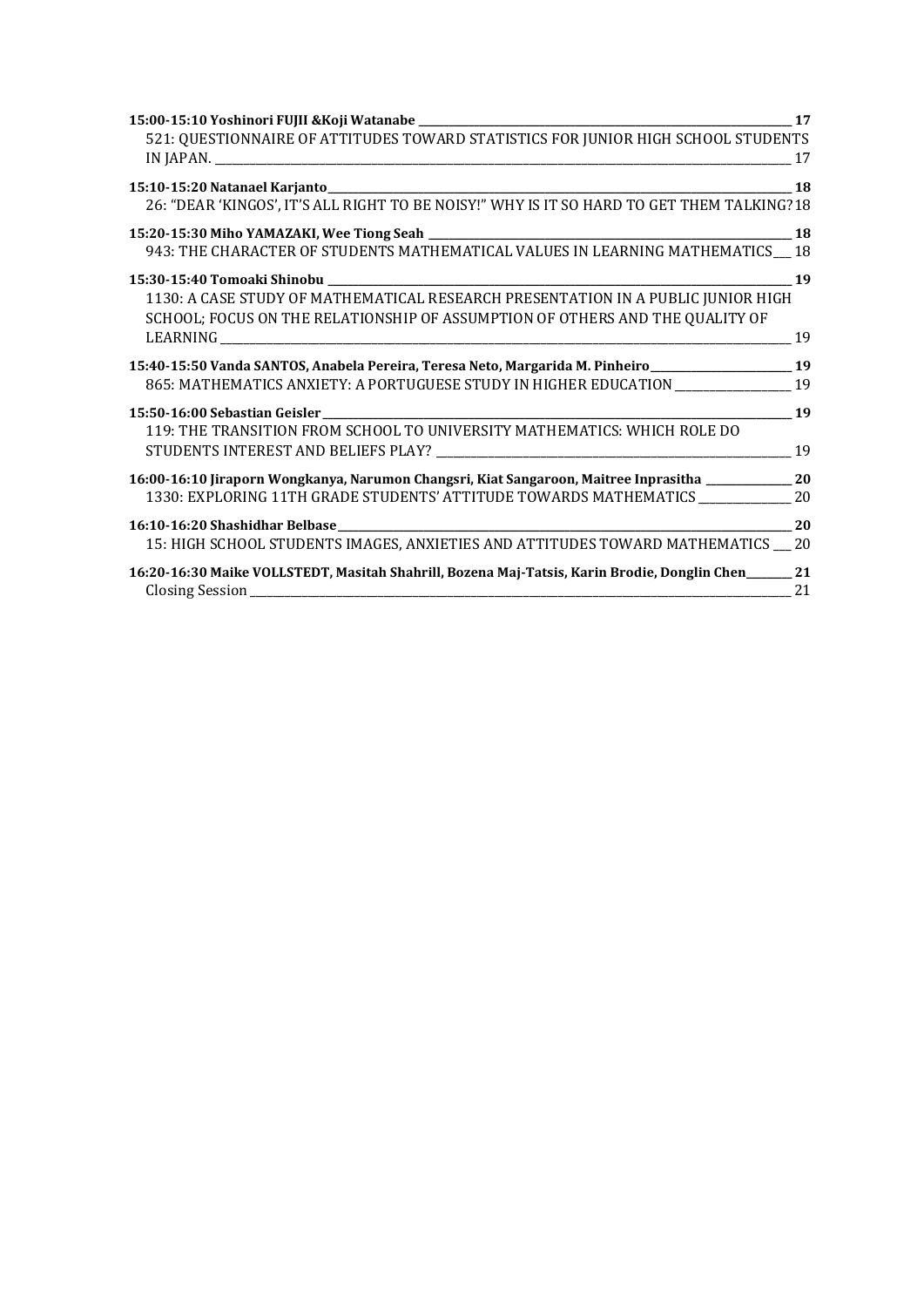# <span id="page-4-0"></span>**Session 1, 14:30-16:30 Beijing time, July 13th (Chair: Maike Vollstedt)**

# <span id="page-4-1"></span>**14:30-14:40 Maike VOLLSTEDT, Masitah Shahrill, Bozena Maj-Tatsis, Karin Brodie, Donglin Chen**

#### <span id="page-4-2"></span>**Opening Session**

Germany, University of Bremen; Brunei Darussalam, University of Brunei Darussalam; Poland, University of Rzeszow; South Africa, University of Witwatersrand; Hong Kong-China, The University of Hong Kong

In the Opening Session the organising team of TSG 18 will welcome the participants and will give a short introduction to the organisation of the TSG.

## <span id="page-4-3"></span>**14:40-15:00 Kai Kow Joseph YEO**

#### <span id="page-4-4"></span>**200: MATHEMATICS-ANXIETY STUDENTS REASONS AND FEELINGS WHEN CHOOSING TO SOLVE PARTICULAR PROBLEMS**

National Institute of Education, Nanyang Technological University

From many research studies, it was observed that mathematics anxiety is a subset of mathematics attitudes (Schoenfeld, 1985). Mathematics anxiety, described as a fear or state of discomfort when faced with mathematics tasks/problems (Hembree, 1990; Hoffman, 2010), is widely accepted as an issue in mathematics education that can hinder the true ability of students. As part of a study on Mathematics Anxiety and Problem Solving this paper examines only one feature related to it; namely mathematics-anxiety students and their choice of problems to solve. Students were asked to rank the order in which they would choose to solve three given problems. They also had to state the reasons and describe their feelings that directed their ranking. Significant differences in feelings were noted with regards to the rank order of the problems they chose to solve.

# <span id="page-4-5"></span>**15:00-15:10 Katrina Grace Q. Sumagit & Nympha B. Joaquin**

#### <span id="page-4-6"></span>**400: Mathematical Problem-Solving Beliefs of Filipino Seventh Graders**

Ateneo de Manila University, University of the Philippines Diliman

This study examined the mathematical problem-solving beliefs of seventh graders in the Philippines using mixed-methods research design, particularly, explanatory sequential design. A researchermade self-report survey was administered to 464 students enrolled in 10 public high schools in an urban area. Descriptive statistics (i.e. composite mean and standard deviation), exploratory and confirmatory factor analyses as well as correlation analysis were used to analyze the data. Transcripts of interviews with selected students were used to substantiate findings. The results indicate that students hold availing and non-availing mathematical problem-solving beliefs. The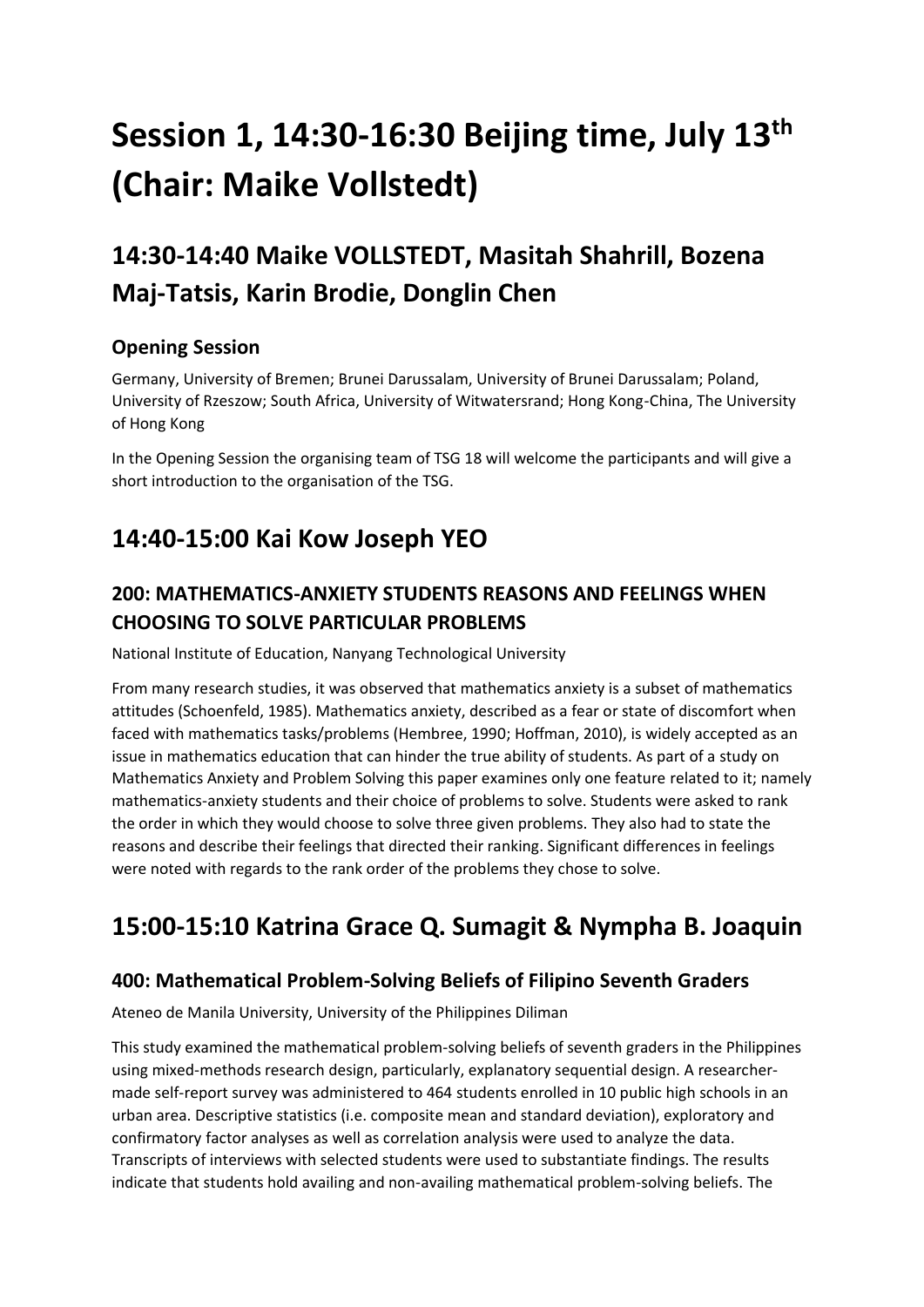students believe that they should exert effort to develop or improve problem-solving skills. Likewise, the students believe that they should rely on steps or procedures when problem-solving and getting the correct answer is more important than understanding the problem.

# <span id="page-5-0"></span>**15:10-15:20 Masitah Shahrill, Ai Len Gan, Haryani Haji Mohammad**

#### <span id="page-5-1"></span>**1946: UNDERSTANDING THE INTENTIONS OF SHADOW EDUCATION IN BRUNEI DARUSSALAM**

Sultan Hassanal Bolkiah Institute of Education, Universiti Brunei Darussalam; Sekolah Menengah Sayyidina Hasan, Ministry of Education, Brunei Darussalam

This study aims to understand the reasons behind why the need to take or not partake in mathematics tuition outside of the normal school hours. More than 800 surveys were disseminated to Years 7 to 11 in a secondary school in Brunei Darussalam. From the surveys collected, only 162 students responded that they receive mathematics tuition. Meanwhile, 654 students did not. The top two reasons for partaking in mathematics tuition are to improve the examination scores and to learn the mathematics subject better. Those who did not receive any mathematics tuition cited having no time and no money.

## <span id="page-5-2"></span>**15:20-15:30 Changgen PEI & Jiancheng FAN**

#### <span id="page-5-3"></span>**709: DEVELOPING AND VALIDATING A SCALE FOR MEASURING STUDENTS' CRITICAL THINKING DISPOSITION IN MATHEMATICS EDUCATION**

Southwest China University & Teaching Research and Teacher Training Center for Primary and Middle Schools, Xindu District, Chengdu, China

Critical thinking is of great significance to students' mathematics learning and the development of creative thinking. In this study, the initial scale of the critical thinking disposition of mathematics was compiled with the reference of the California Critical Thinking Disposition Inventory (CCTDI) and the existing Chinese versions.2850 primary school students were selected as the subject of investigation for validating the scale. The initial scale was analyzed through item analysis, validity analysis, and reliability analysis. The results show that the final scale has good validity and reliability, and can be used as an instrument to measure the mathematics critical thinking disposition of primary school students.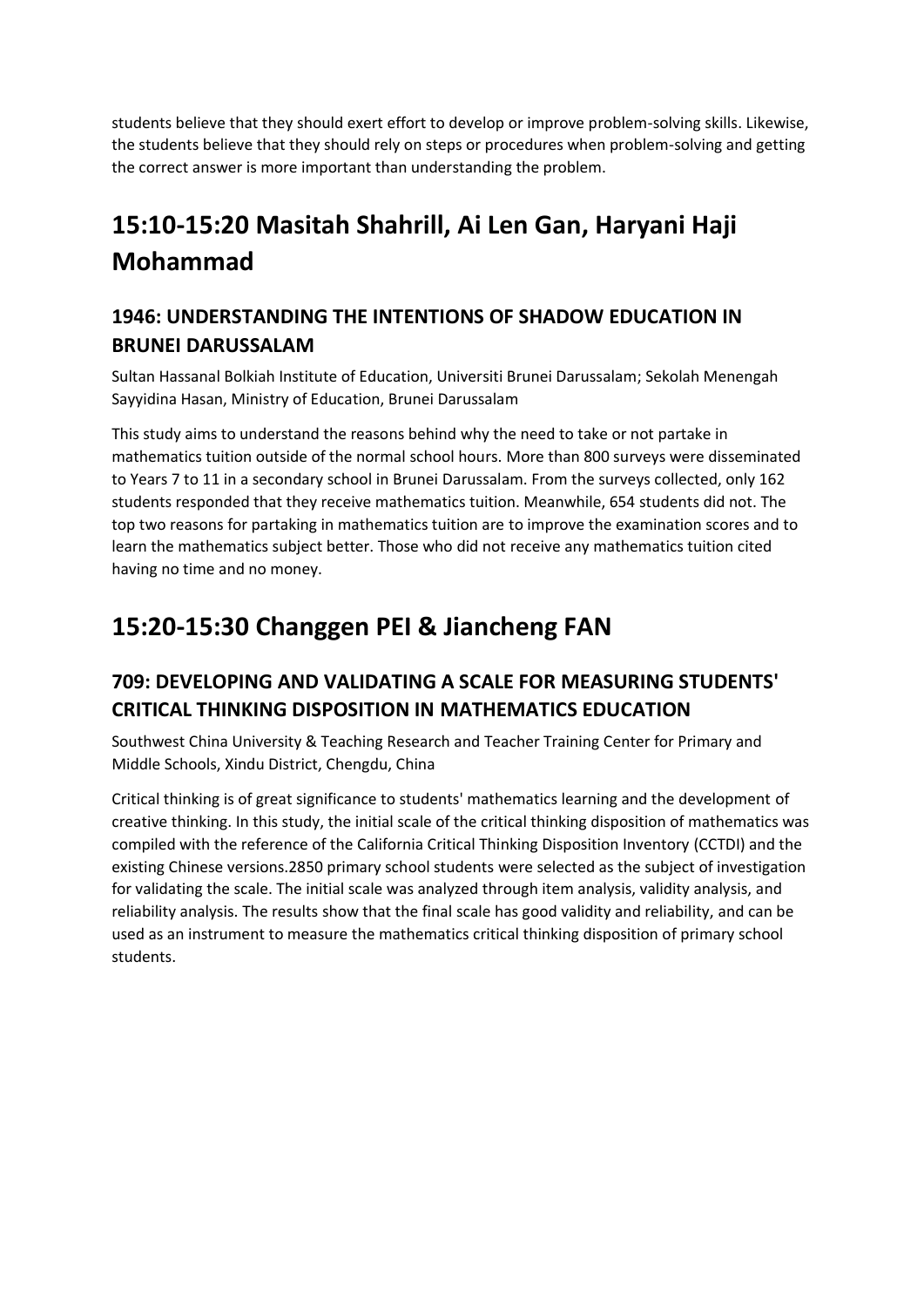# <span id="page-6-0"></span>**15:30-15:40 Beijia TAN, Jenee Love, Leigh M. Harrell-Williams, Christian E. Mueller**

#### <span id="page-6-1"></span>**413: Exploration of Math Mindset Changes Over Time in an Urban Sample of Elementary and Secondary School Students in the United States**

#### University of Memphis

Individuals hold varying beliefs about whether intelligence is relatively stable (fixed mindset) or can be changed with effort (growth mindset). In the present study, we examined growth trajectories of math mindset over the course of two academic years among urban elementary and secondary students in the United States, specifically focusing on how changes occurred as a function of age and gender. Multilevel growth modeling revealed that math mindset scores for elementary students decreased over time, but increased for secondary students. In addition, gender played a role in the change of math mindset score over time for older students but not for younger students.

# <span id="page-6-2"></span>**15:40-15:45 Meng Guo, Xiang Hu**

#### <span id="page-6-3"></span>**1385: CLASSROOM GOAL STRUCTURES, CHINESE STUDENTS' GOAL ORIENTATIONS AND MATHEMATICS ACHIEVEMENT**

Faculty of Education, The University of Hong Kong, Hong Kong SAR, China; School of Education, Renmin University of China, China

This study explored the relationships among classroom goal structures, goal orientations and mathematics achievement in China. 211 Chinese Han students in primary school participated in this study. The results showed mastery and performance classroom goal structures positively predicted mastery and performance goal orientations respectively. Notably, Chinese students' mastery goal orientation was predicted by classroom performance goal structure.

### <span id="page-6-4"></span>**15:45-15:50 Mun Yee Lai, Pauline Wong Wing Man Kohlhoff**

#### <span id="page-6-5"></span>**791: Applying the Theory of Planned Behaviour to 2012 Australian PISA data**

University of Technology Sydney, AU

This paper examines the applicability of the Theory of Planned Behaviour (TPB) for predicting the relationship between Australian students mathematical intentions, and their attitudes, subjective norms, and perceived control, using items created by PISA 2012 question designers to assess these TPB constructs.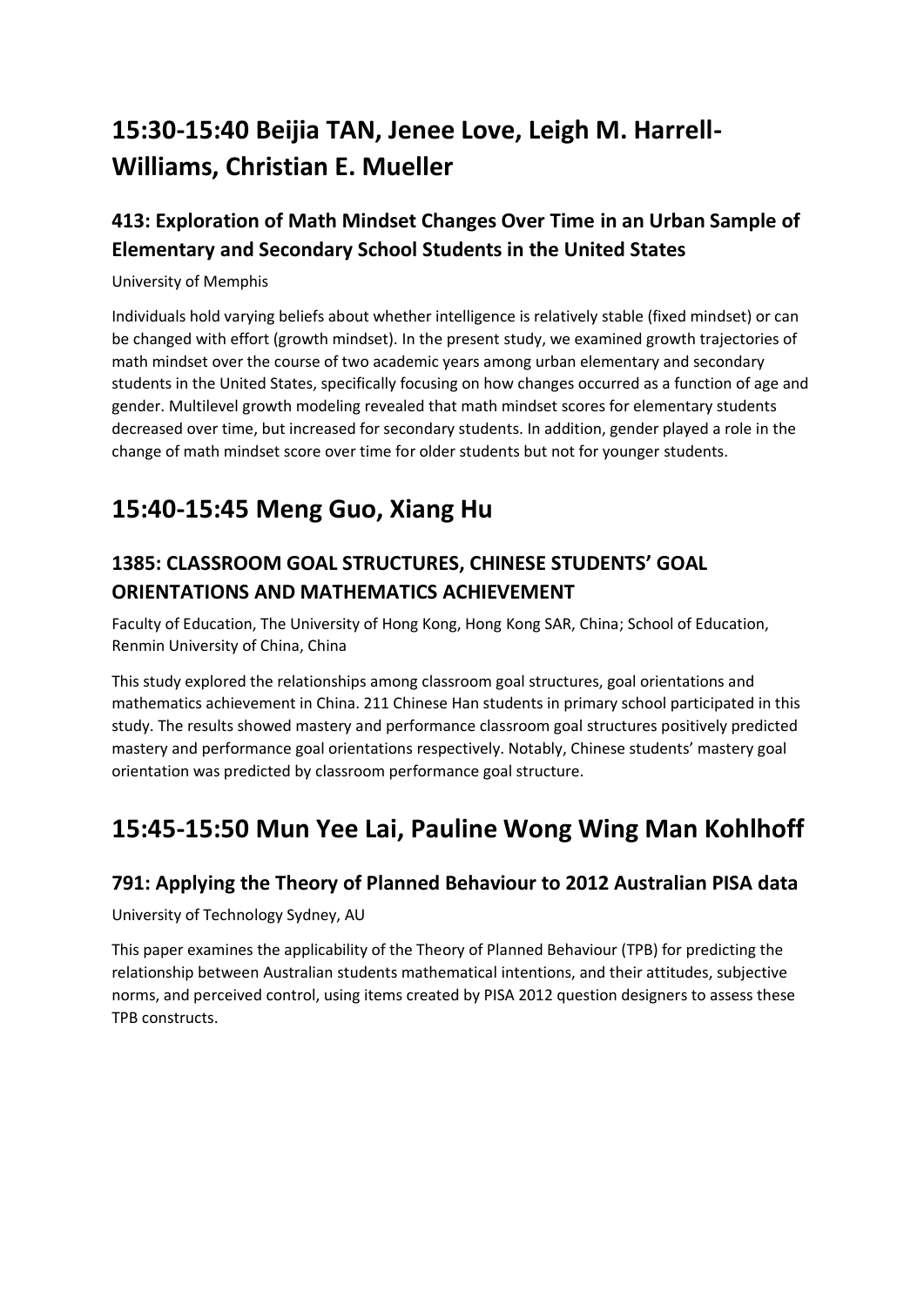# <span id="page-7-0"></span>**15:50-16:00 Yang Rui, Wang Guangming, Li Shuang**

#### <span id="page-7-1"></span>**2187: THE NON-INTELLECTUAL LEVEL OF EFFICIENT MATHEMATICS LEARNING OF JUNIOR HIGH SCHOOL STUDENTS AND THEIR INFLUENCE PATHWAYS ON MATHEMATICS LEARNING PERFORMANCE**

Tianjin Normal University, China; Tianjin Economic-Technological Development Area International School, China

The purpose of this paper is to explore the differences in the non-intellectual levels of efficient mathematics learning between junior high school students and other students. A survey was conducted on 645 junior high school students using a questionnaire on their non-intellectual level of mathematics learning. The ANOVA showed that middle school students with high efficiency math learning were significantly higher than other students in terms of non-intellectual levels. The path analysis showed that motivation, will, emotion and attitude had both direct and indirect effects on the mathematics learning performance of middle school students with high efficiency mathematics learning, and the direct effect of motivation had the greatest effect.

## <span id="page-7-2"></span>**16:00-16:10 Sheng Zhang, Guanming Wang**

#### <span id="page-7-3"></span>**2135: DIFFERENT CONTRIBUTIONS OF PARENTAL EXPECTATIONS AND TEACHER'S BEHAVIORS TO STUDENTS' MATHEMATICS-RELATED BELIEFS**

Tianjin Normal University, China

This study examined the relationships between variables related to parental education expectations, parental mathematics achievement expectations, mathematics teachers' praise and students' mathematics-related beliefs. The results suggest that teacher's praise as well as parental education expectations, but not parental specific achievement expectations in mathematics, foster more desirable mathematics-related beliefs. Moreover, teacher's praise and parental education expectations have different contributions to the subdomain of Chinese high school students' mathematics-related beliefs.

### <span id="page-7-4"></span>**16:10-16:20 Mingxuan PANG, Xiaorui HUANG**

#### <span id="page-7-5"></span>**1756: DOES PARENTS' ATTITUDE TOWARDS MATH MATTER TO YOUNG ADOLESCENTS' MATH ACHIEVEMENT IN CHINA? MEDITATING EFFECTS OF MATH ANXIETY**

Institute of Curriculum and Instruction, East China Normal University, China

Structural equation modeling was employed to examine the transmission of parents' attitude towards math to their daughter and son's math attitudes and their effects on math achievement in a total of 1,651 7th and 8th grade students in Shanghai. The triads relations of father-mother-to-son, and father-mother-to-daughter were examined, respectively. The results showed that father's attitude towards math had improved daughter's math achievement by relieving their math anxiety. The interaction of mother and father's attitude towards math had also relieved their daughter's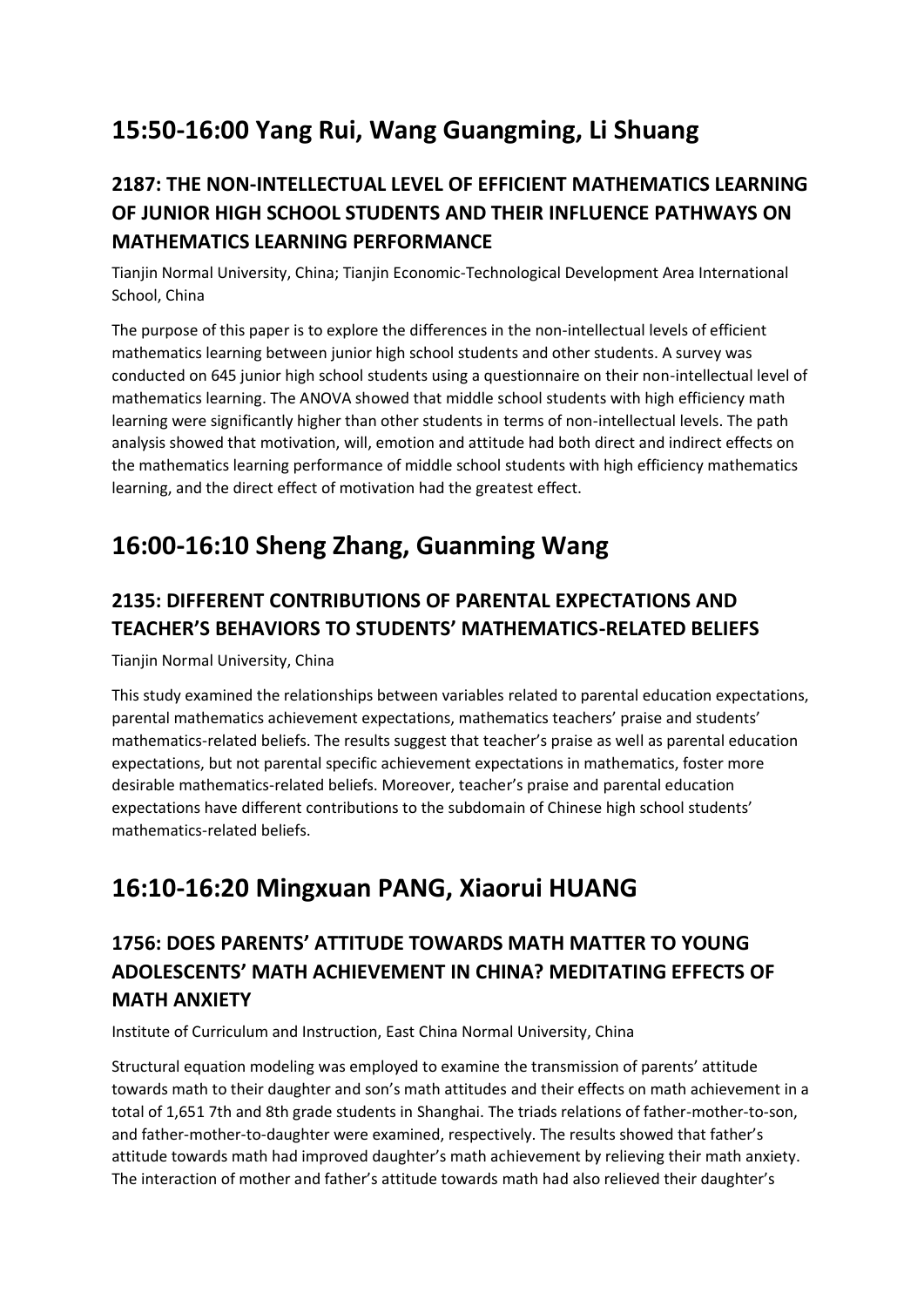math anxiety and improved math achievement. However, mother and father's attitude towards math had no effects on their son's math achievement and math anxiety. The applications will be discussed in the paper.

# <span id="page-8-0"></span>**16:20-16:30 Wellington Munetsi Hokonya, Pamela Vale Mellony Graven**

#### <span id="page-8-1"></span>**1826: MATHEMATICAL IDENTITIES OF A HIGH SCHOOL MATHEMATICS LEARNER IN LANDSCAPES OF MATHEMATICAL PRACTICE**

Rhodes University, Grahamstown, ZA

This paper explores the mathematical identities of one high school learner who participated in an after-school mathematics club in primary school. What is captured here is the story of one learner's mathematical journey, written several years after his mathematics club participation, as a grade 10 learner. We foreground Martin's (2009) definition of mathematical identity as the dispositions and deeply held beliefs that individuals develop about their ability to participate and perform effectively in mathematics contexts and to use mathematics to change conditions of their lives. We also draw on Solomon (2009) who views one's mathematics identity as: beliefs about oneself as a mathematical learner; beliefs about the nature of mathematics; engagement in mathematics and perception of oneself as a potential participant in mathematics. The expanded paper provides additional theoretical detail and presents a more comprehensive analysis of the narrative from this learner.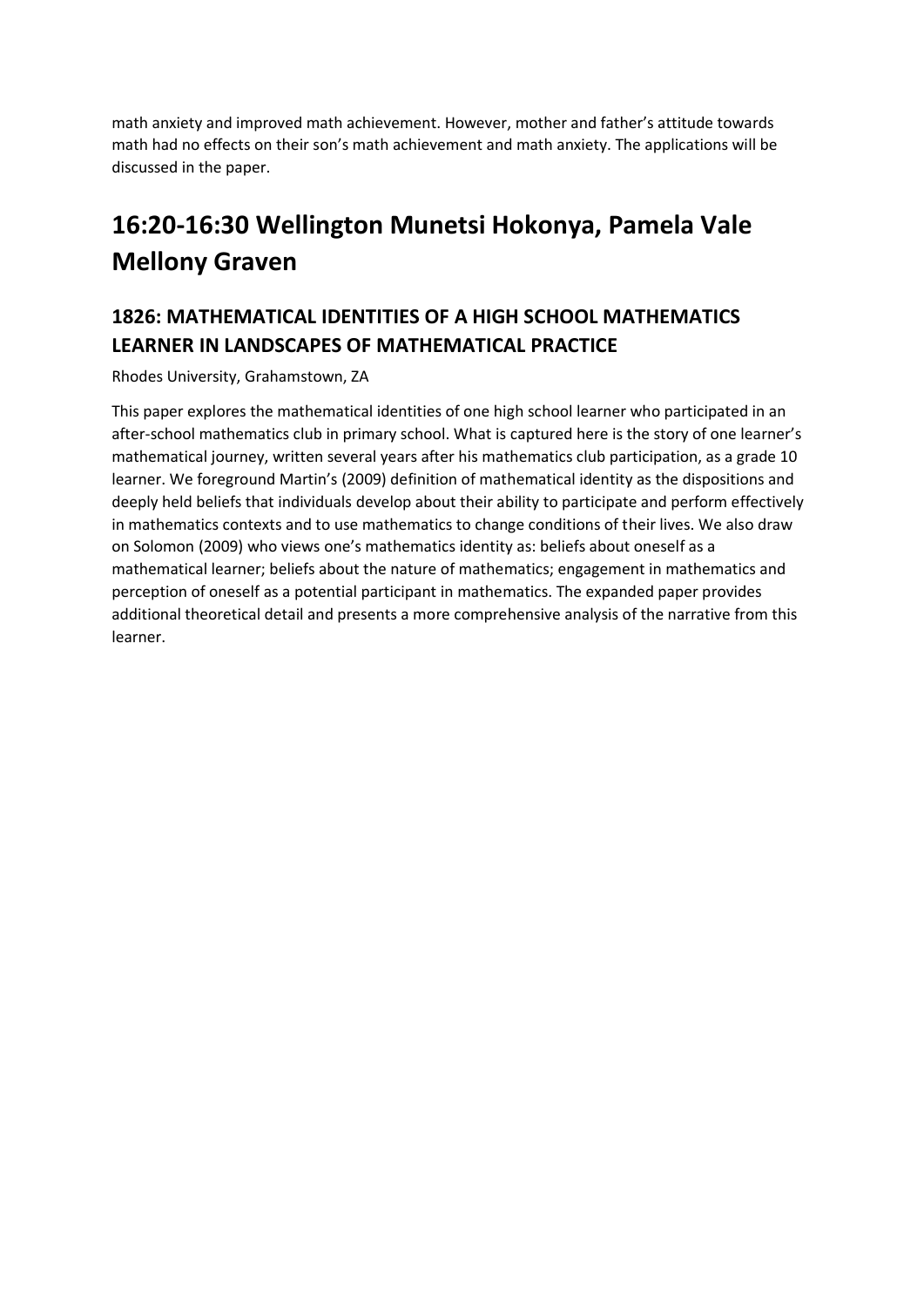# <span id="page-9-0"></span>**Session 2: 19:30-21:00 Beijing time, July 13th (Chair: Bozena Maj-Tatsis)**

### <span id="page-9-1"></span>**19:30-19:50 Daniel Barton**

#### <span id="page-9-2"></span>**861: MAKE A TUTORIAL! THE IMPACT OF A CLASSROOM VIDEO PROJECT ON EMOTIONS, MOTIVATION AND ACHIEVEMENT**

Bielefeld University, Bielefeld, DE

The complex process of learning is influenced by many parameters. In addition to content knowledge affective variables have an impact on students learning processes and achievement. Based on the link of affect and achievement a study about a mathematical video project was implemented to investigate its impact on emotions, motivation and achievement. Six ninth grade classes (N=143; N(Intervention Group) = 65, N(Control Group) = 78; mean age = 14.6 years) of secondary schools in Germany participated in the project. The students worked at two project days in groups on a video tutorial about spatial geometry. The participants worked autonomous on the mathematical content, made a concept to implement this content in a film setting and produced the video tutorial. Results show that the participants experienced positive emotions while working in the project and indicate a positive shift in students' interest and motivation dealing with math.

# <span id="page-9-3"></span>**19:50-20:00 Marta Saccoletto, Camilla Spagnolo**

#### <span id="page-9-4"></span>**2218: PERCEIVED DIFFICULTY IN ANSWERING MATHEMATICAL TASK: REFLECTIONS ON METACOGNITIVE FACTORS.**

University of Torino, Free University of Bolzano/Bozen

The paper shows the main results of a qualitative survey focusing on students' perceived difficulties after solving mathematical tasks (Grade 9 and 10 students). The aim is to identify factors that influence students' perceived difficulty. Although the factors that contribute to increasing or decreasing the difficulty of a task (in an absolute sense) are widely discussed in the literature, student perceived difficulty regarding a mathematical task is not. We believe that the analysis of the questionnaire and interviews conducted with students highlight some important reflections on the influence that metacognitive factors have on students.

# <span id="page-9-5"></span>**20:00-20:10 Marios Ioannou**

#### <span id="page-9-6"></span>**1829: AFFECTIVE ISSUES IN THE LEARNING OF ABSTRACT ALGEBRA**

Alexander College, Canada

Abstract Algebra is considered by many novice undergraduate mathematics students as one of the most challenging courses in their curriculum. Their difficulty involves both cognitive and metacognitive aspects. This study is part of a larger qualitative study on the learning of Abstract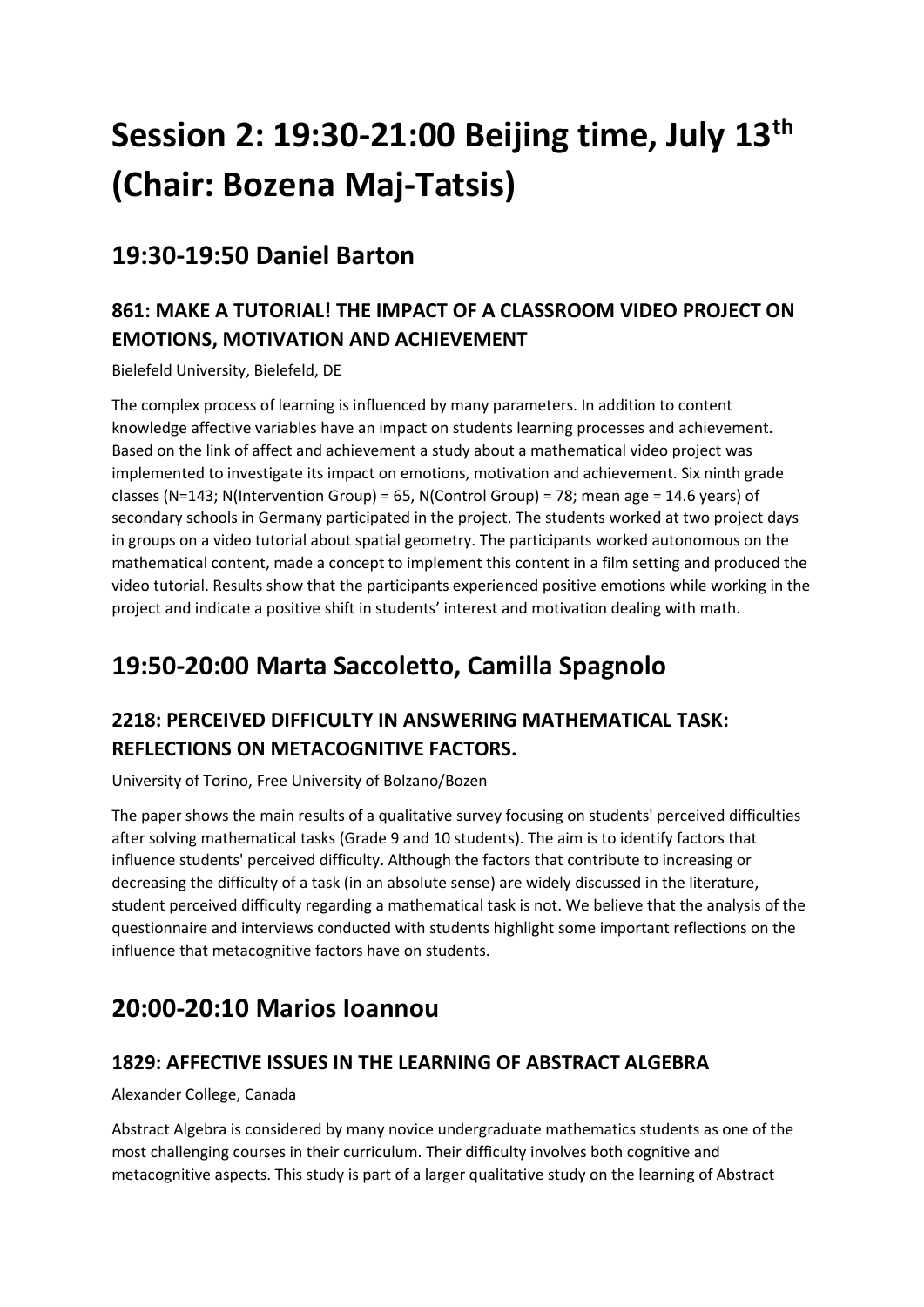Algebra, and aims to investigate the affective responses of undergraduate mathematics students in their first encounter with course, using Goldin's Theoretical Framework of Affect. Data analysis suggests that there have emerged nine contributing factors influencing the affective responses of these students, namely the abstract nature of the particular course, the occasionally extensive time required to grasp the algebraic notions and be able to solve the mathematical tasks, the preparation of the coursework, the seminar system, the interaction with the lecturer and the student advisers, the collaboration with peers, any previous encounter with the course, their ability to visualise, and their command of English language.

## <span id="page-10-0"></span>**20:10-20:30 Aarifah Gardee, Karin Brodie**

#### <span id="page-10-1"></span>**1864: A FRAMEWORK FOR LEARNERS' MATHEMATICAL IDENTITIES**

University of the Witwatersrand, South Africa

In recent years, many researchers have turned to the concept of identity to better understand learning in social contexts. Despite the proliferation of research on the concept of identity, there is a need to define identity more clearly, by drawing on established theoretical frameworks. We propose the use of critical realism as a theoretical framework to define and research learners' mathematical identities as they are constructed in classrooms. By employing critical realism, identity is defined as a social phenomenon, which exists in the real world and emerges from combinations of various generative mechanisms. We distinguish between three generative mechanisms: personal identity, social identity and agency, and we illustrate how these three generative mechanisms encompass subjective and social influences, which are responsible for the emergence of learners' mathematical identities. We then propose a framework and explore its explanatory power to understand how four secondary school learners constructed their mathematical identities through interactions with their mathematics teachers.

# <span id="page-10-2"></span>**20:30 – 20:40 Lovejoy Comfort GWESHE, Karin Brodie**

#### <span id="page-10-3"></span>**433: A CONCEPTUAL FRAMEWORK RELATING MATHEMATICS CLUBS AND MATHEMATICAL IDENTITIES**

University of the Witwatersrand, Johannesburg-Braamfontein, ZW

Mathematical disengagement and disinterest are persistent problems in mathematics education, in spite of decades of research related to mathematics teaching and learning. Research into mathematical identities and mathematics clubs has tried to address these persistent problems. Researchers have investigated mathematical identities and after-school mathematics clubs separately, but studies in which clubs and identity are combined, are scarce. Guided by a social theory of learning, we put forward a framework that relates mathematical identities and mathematics clubs, hoping that it will assist in better understanding their relationships. Mathematics clubs that integrate identity messages are expected to shift learners' mathematical identities from largely fragile towards largely robust identities.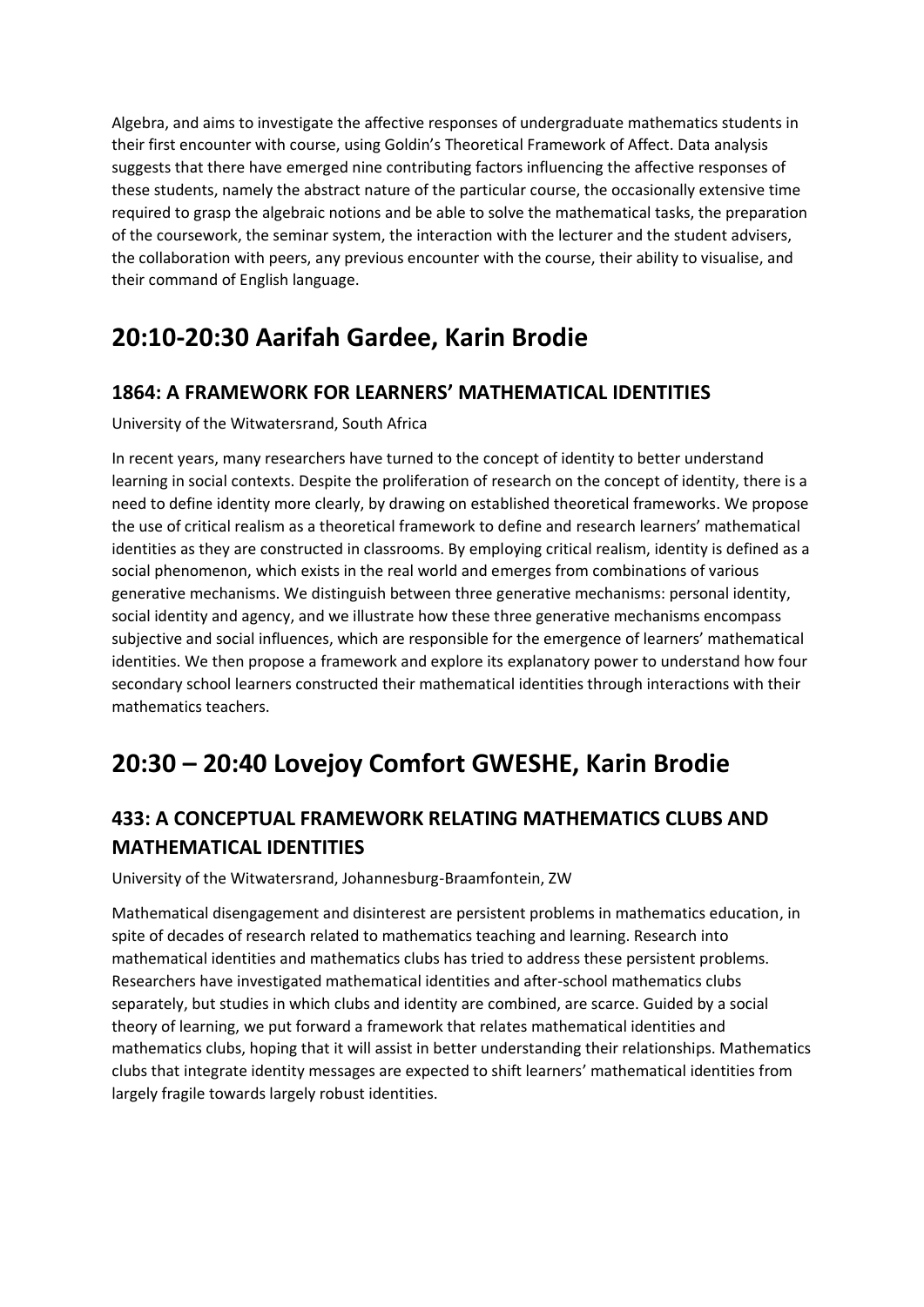# <span id="page-11-0"></span>**20:40-21:00 Farzaneh Saadati**

#### <span id="page-11-1"></span>**347: INFLUENCE OF COLLABORATIVE LEARNING ON STUDENT ATTITUDES TOWARD MATHEMATICAL PROBLEM SOLVING**

Center for Advanced Research in Education, Institute of Education (IE), Universidad de Chile

This study attempts to explore, from the students' point of view, the evolution of student attitudes toward mathematics within a collaborative learning framework. A study of 65 primary school students who were taught under a collaborative learning approach for one year shows an overall stability of the group's attitudes and a strong connection of these attitudes to their views of mathematics problem solving. Moreover, the findings show that collaborative activities can shift students' perceptions of mathematics from static to more dynamic views. The results should be considered by policy-makers and teachers while designing a new teaching and learning approach.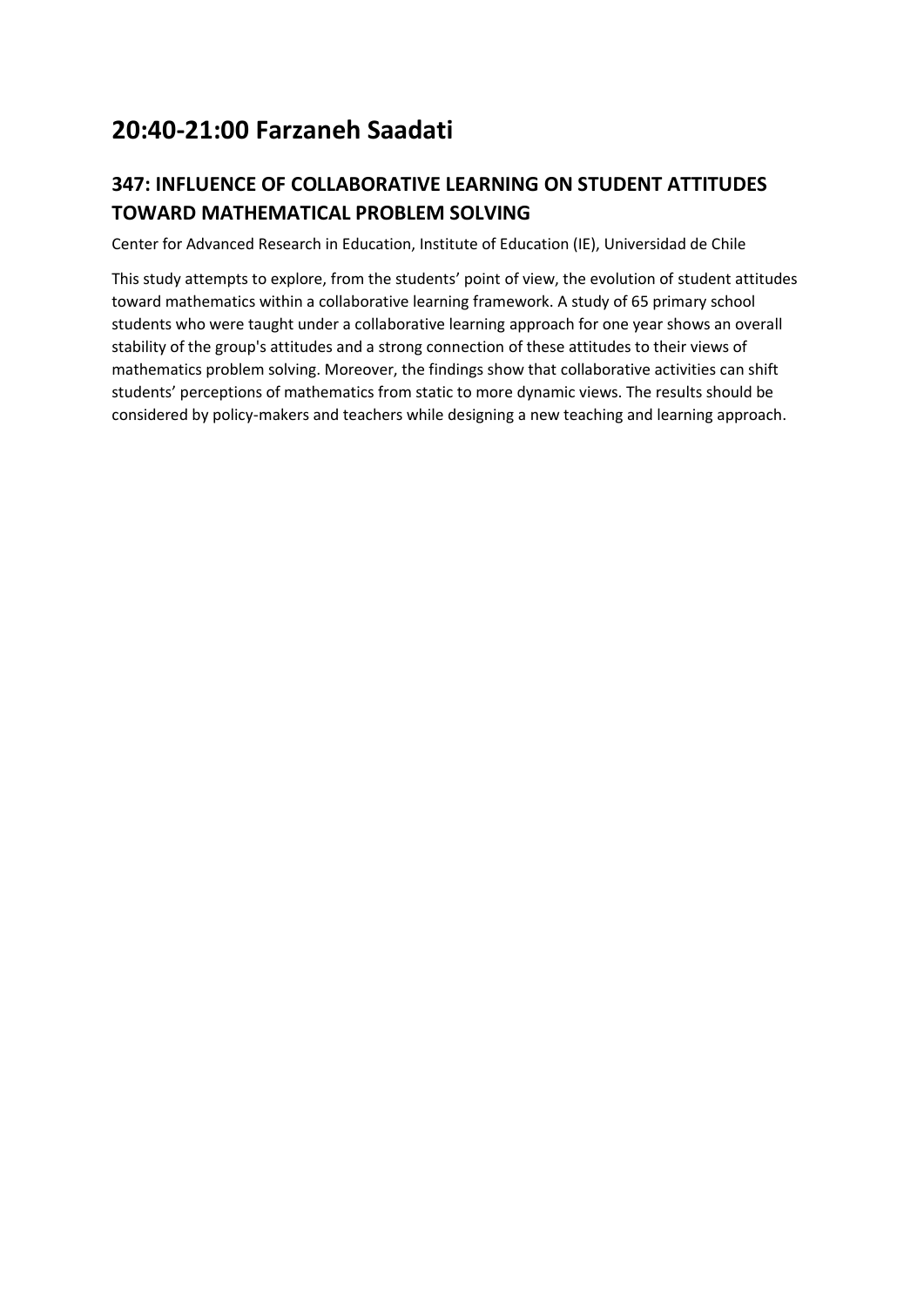# <span id="page-12-0"></span>**Session 3: 21:30-23:00 Beijing time, July 16th (Chair: Karin Brodie)**

### <span id="page-12-1"></span>**21:30-21:50 Paul Regier, Miloš Savić, Houssein El Turkey**

#### <span id="page-12-2"></span>**1458: A QUANTITATIVE ANALYSIS OF SIX ASPECTS OF STUDENT IDENTITY AND CREATIVITY-FOSTERING INSTRUCTION**

University of Oklahoma, USA; University of New Haven, USA

Can fostering mathematical creativity explicitly in a calculus I course impact students' mathematical identity? As a part of a larger research project exploring this question, a quantitative research study was developed to explore six aspects of student mathematical identity along with student perception of creativity-fostering instructor behavior. Analysis of pre- and post-semester survey data indicated that the instruments measuring aspects of student identity had strong reliability and good structure validity. Correlational analysis of the six aspects of student identity provided evidence that students' views of mathematics as a creative endeavor impacted the formation of self-efficacy in mathematics. The instrument measuring creativity-fostering instruction demonstrated low reliability and internal inconsistencies. Methodological issues related to measuring creativity-fostering instruction and directions for future research studying creativity-fostering and student identity are discussed.

### <span id="page-12-3"></span>**21:50-22:00 García-Cerdá, C. & Ferrando, I.**

#### <span id="page-12-4"></span>**2118: DOES TYPE OF PROBLEM INFLUENCE ON INTEREST? A REPLICATION OF A GERMAN STUDY IN THE SPANISH CONTEXT**

Departamento de Didáctica de la Matemática, Universitat de València, Spain

Interest plays an important role in mathematics learning. In this work we replicate part of the study developed in Germany by Rellensmann and Schukajlow (2017) in order to determine whether the type of problem affects students' interest and if there is a relationship between interest and student performance. In order to carry out this research, the questionnaire used in the German study has been adapted and, the results of the present study differ from those obtained in Germany, which confirms the interest of replicating research. According to the results of the Spanish study, students show a greater interest in verbal problems than in intramathematical problems, while no significant differences were found between modelling problems and others. Regarding students' performance, there is a significant relationship with interest that is particularly evident in modelling problems.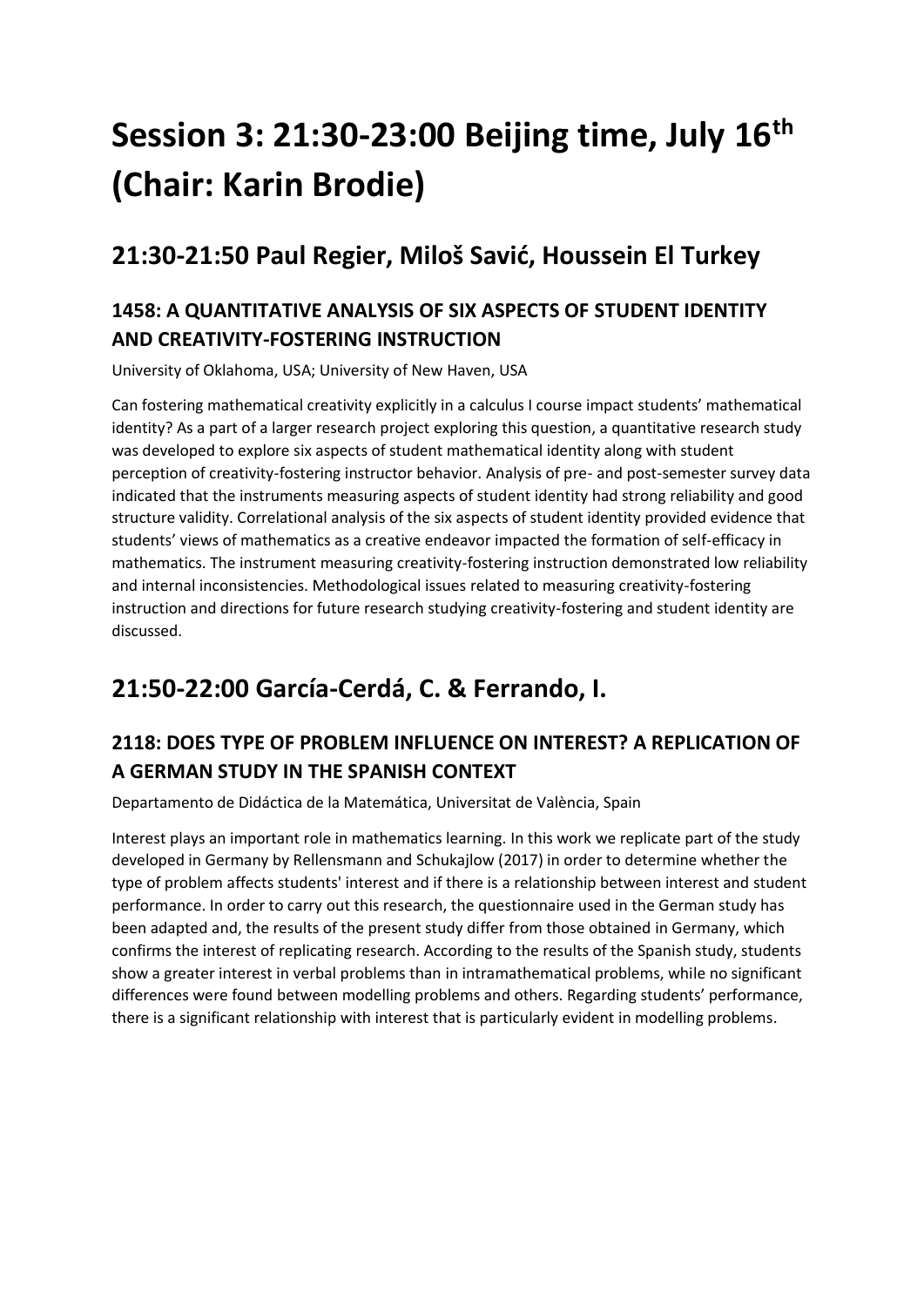# <span id="page-13-0"></span>**22:00-22:10 Claudia Vargas-Díaz & Victoria Núñez-Henríquez**

#### <span id="page-13-1"></span>**742: ATTITUDES, BELIEFS AND EMOTIONS TOWARDS GRAPH THEORY**

Universidad de Santiago de Chile, Liceo Bicentenario Italia

This article studies the relationship between attitudes, beliefs and emotions towards graph theory. The work with graph theory comes from the feasibility to develop it in classes to reduce students' rejection towards mathematics. An extra-programmatic workshop was implemented for 13 students of different grades of the Liceo Bicentenario Italia (LBI), where problems related to the development of graph theory were addressed. To obtain information of affective domain, before and after the execution of the workshop, a questionnaire was adapted and applied, showing favorable changes towards the affective domain when learning mathematics, especially in the assessment of problem solving. To better understand the reasons for these changes, interviews were designed and applied. The simplicity of graphs, together with the structure of challenging games are the main forces behind the changes

# <span id="page-13-2"></span>**22:10-22:20 Jihyun Hwang, Kyong Mi Choi**

#### <span id="page-13-3"></span>**390: Predicting College Major Choice in STEM with Students Data at Grades 9 and 11**

University of Iowa, University of Virginia

Attitude toward mathematics has been considered as an important factor on students' choices of STEM majors at colleges. This study is to reexamine the importance of attitude toward mathematics using a supervised machine learning technique, namely a supportive vector machine (SVM). We collected the data of 5,260 students at grade 9 and 5,728 at grade 11 from the High School Longitudinal Study of 2009 (HSLS:09). Using SVM, we predicted students' choice of STEM majors at colleges using the independent variables representing students' attitude toward mathematics, as well as their GPA at and some demographic information like socioeconomic status, ethnicity, gender, and parents' recent occupations at grades 9 and 11. Students' choice of STEM majors might be well predicted with attitude toward mathematics alone at grade 9, while it is recommended to include other variables such as background and course works for a better prediction at grade 11.

# <span id="page-13-4"></span>**22:20-22:30 Shande King, Lynn Hodge, Qintong Hu**

#### <span id="page-13-5"></span>**946: The Role of Interpersonal Discourse in Small-Group Collaboration in Developing Mathematical Arguments and Student Identity**

The University of Tennessee, The University of Tennessee, Shandong University of Science and Technology

The development of proofs and argumentation remains a standard for mathematical practices in K-12 education. Further, the use of discourse is considered essential in the learning of mathematical concepts at these levels. However, K-12 educators continue to confound how to best utilize student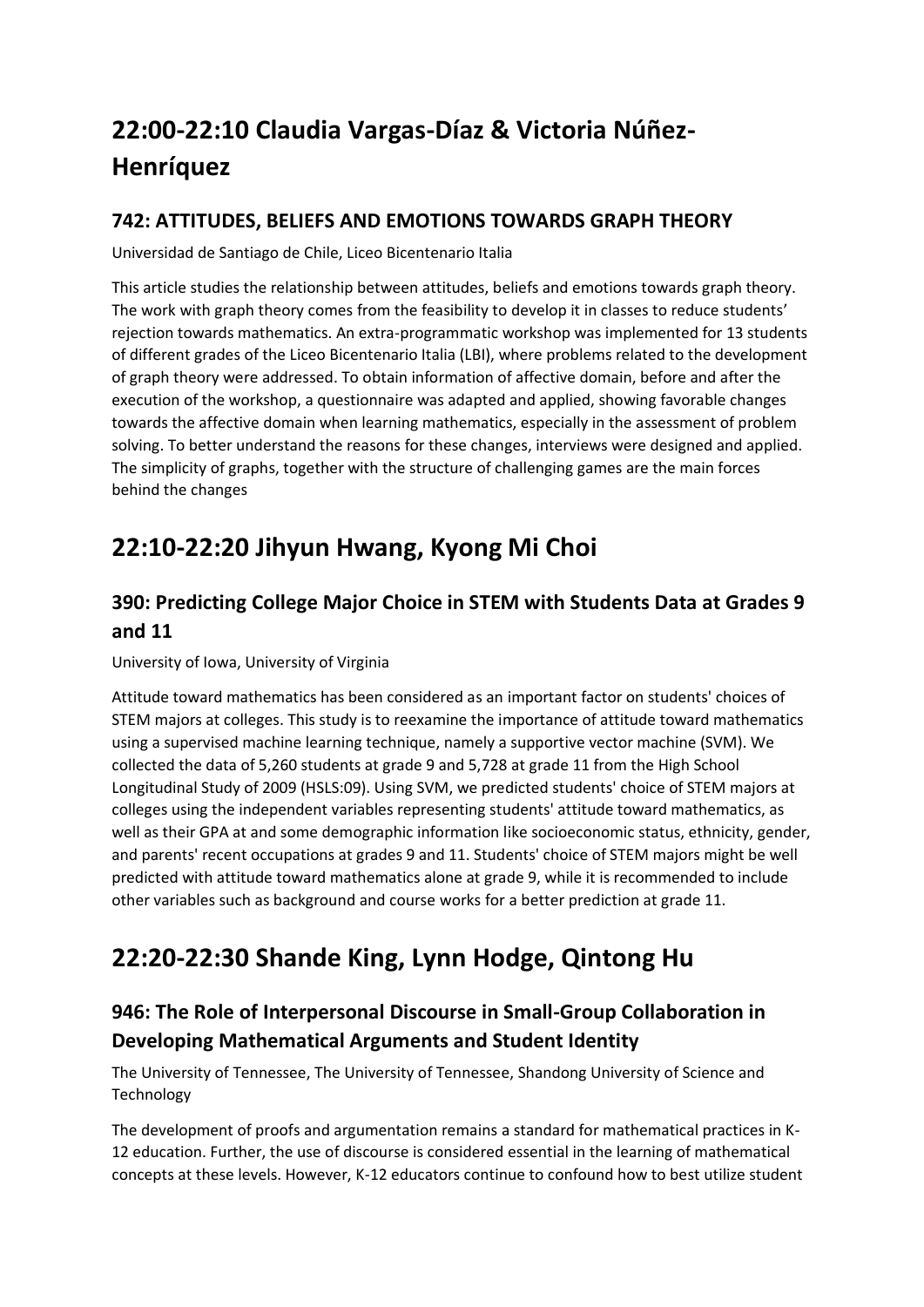interpersonal discourse to advance mathematical argument development. This study examines the nature of student discourse, particularly in small-group interactions, as they create collective arguments based on mathematical evidence. In examining the patterns of discourse in small groups, we make conclusions on the effectiveness of various types of discourse in peer-to-peer interaction so that students develop more analytical thoughts in creating mathematical proofs and arguments. Further, we also draw major themes that provide deeper analysis into middle grade students' identities as doers of mathematics and constructors of mathematical proofs and arguments.

## <span id="page-14-0"></span>**22:30-22:40 Amanda Meiners, Kyong Mi Choi & Dae Hong**

#### <span id="page-14-1"></span>**1467: EXPLORING PRE-SERVICE TEACHERS PERSISTENCE THROUGH MULTIPLE STRATEGIES TASKS**

University of Iowa, USA; University of Virginia, USA

This study explored influential factors that affect pre-service teachers' (PST) persistence on mathematics learning. The data includes quantitative measures on mindset and persistence, and qualitative audio session from professional development sessions to investigate how using Multiple-Strategy intervention affected PSTs' persistence. Relationships between persistence and MS are discussed.

### <span id="page-14-2"></span>**22:40-22:50 Maike Vollstedt**

#### <span id="page-14-3"></span>**1741: MEANINGFUL REASONS FOR LEARNING MATHEMATICS**

University of Bremen, Bremen, Germany

The central question of this paper is how the reasons for learning mathematics given by students can be related to meaningful meaning. The study analyses reasons given by N = 133 students from Germany and Hong Kong to an open survey question. Data are coded drawing on a model of personal meaning and then analysed using Wilcoxon's rank sum test to compare the subsamples. Results show that personal meanings can well be used to code the reasons for learning mathematics although not all personal meanings were needed in this sample, and that differences can be found with respect to vocational precondition, marks, and basic knowledge between the subsamples.

# <span id="page-14-4"></span>**22:50-22:00 Yewon Sung, Ana Stephens, Ranza Veltri Torres, Susanne Strachota, Karisma Morton, Maria Blanton, Angela Murphy Gardiner, Eric Knuth, Rena Stroud**

#### <span id="page-14-5"></span>**995: Positive emotions in early algebra learning**

University of Wisconsin-Madison; TERC, University of Texas-Austin; Merrimack College

This study aims to closely uncover how learners positive emotions are physiologically presented in learning of early algebra tasks by conducting naturalistic observations in three cases. Based on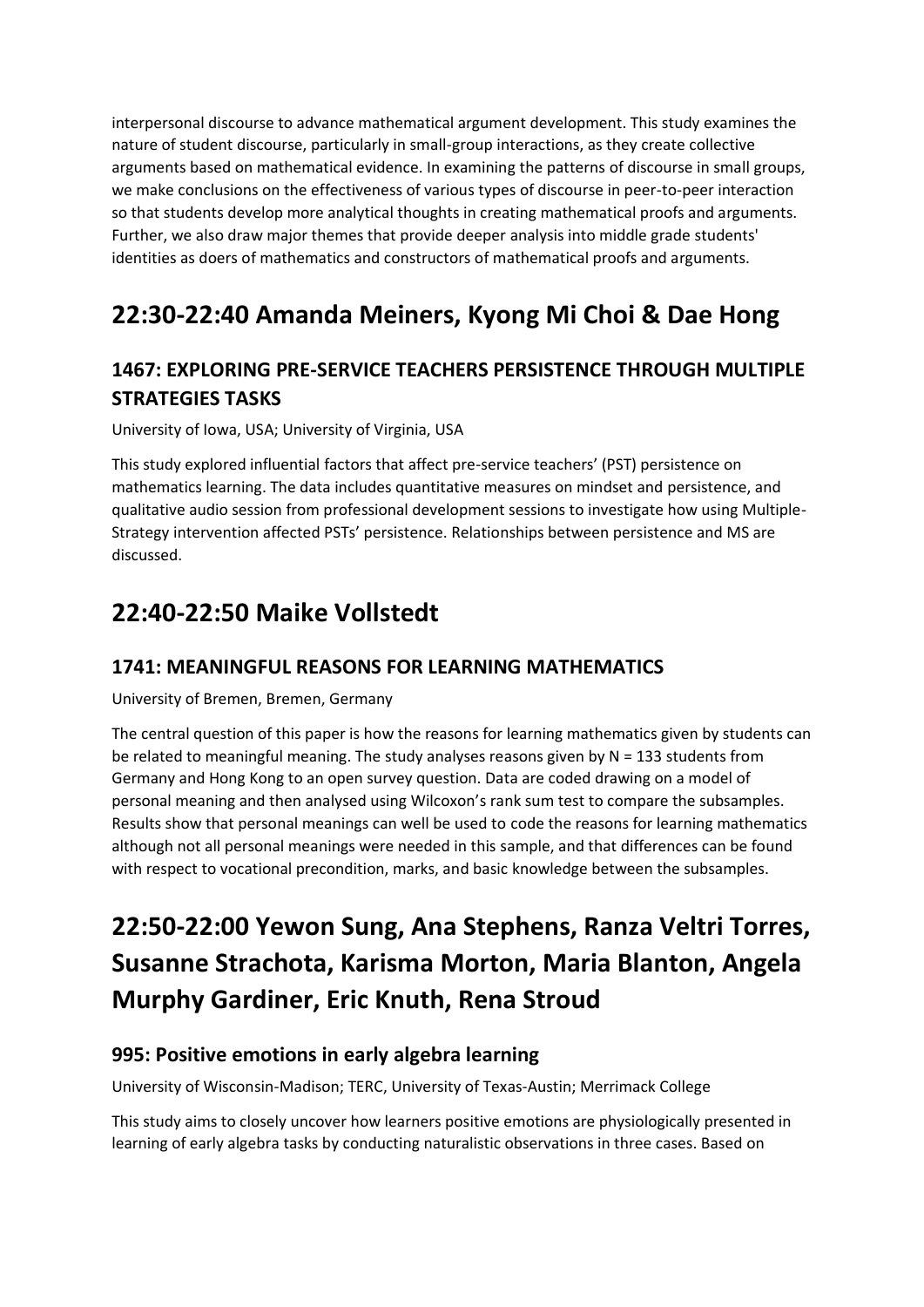results, there are two positive emotions which occurs within students accepting (or finding) new mathematical ideas: surprise and happiness.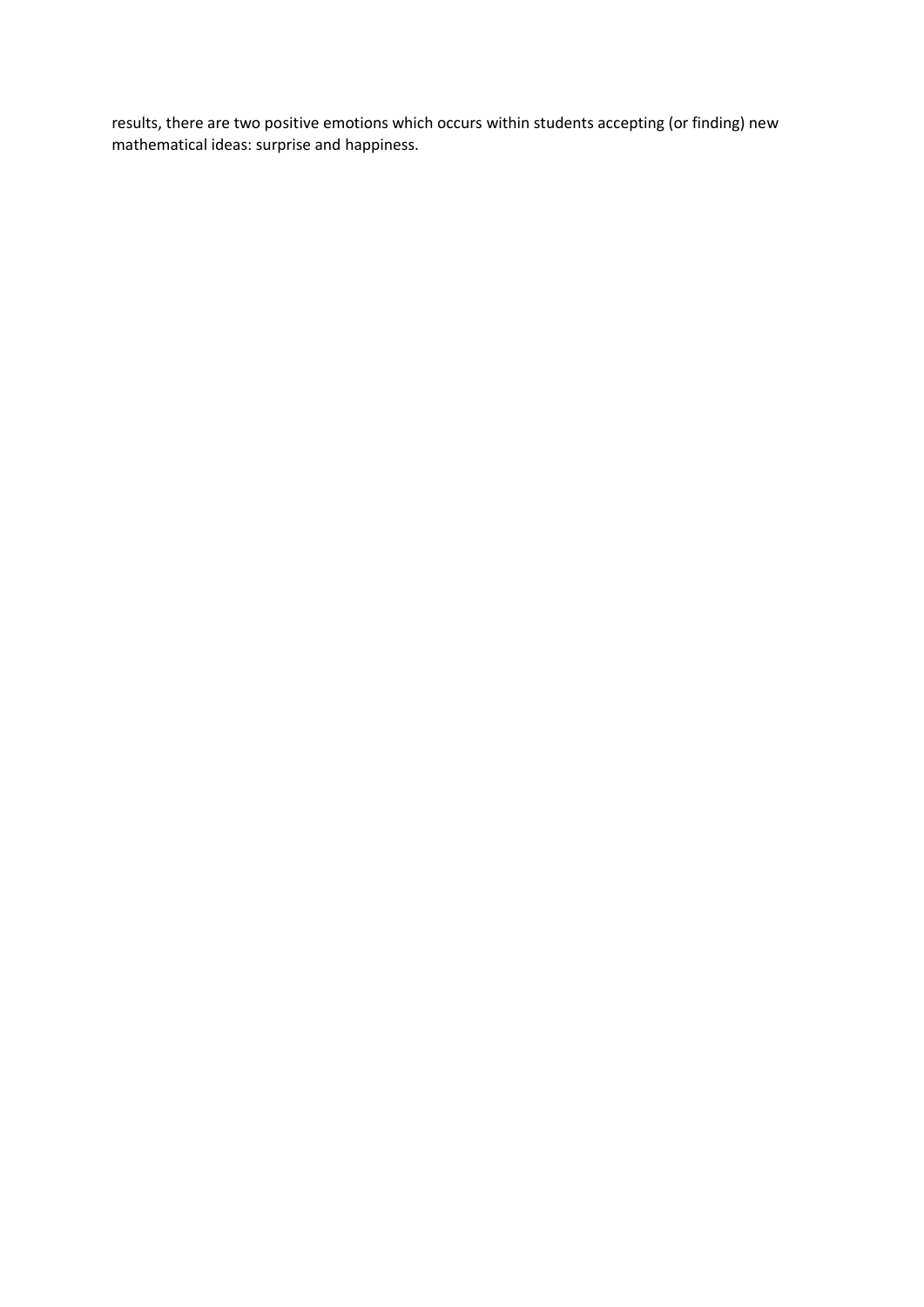# <span id="page-16-0"></span>**Session 4: 14:30-16:30 Beijing time, July 17th (Chair: Masitah Shahrill)**

# <span id="page-16-1"></span>**14:30-14:50 Xiaorui HUANG, Bo DONG**

#### <span id="page-16-2"></span>**1743: Stereotype on female's success boosts female's math learning**

Institute of Curriculum and Instruction, East China Normal University, China

It is commonly seen that male's success and female's failure in math was attributed to born talent while female's success and male's failure in math was attributed to effort. This study examined math-male stereotype (MMS: math a male subject) and math-female stereotype (MFS, female's success in math was because of effort) influencing male's and female's math performance separately in a sample of 1,734 secondary students. Results from structure equation modeling showed that MFS boosted female's math performance and weakened the negative effects of MMS on females' math performance. MMS also boost male's performance; however, MFS had no significant effect on males' math performance. These findings give some suggestions about the improvement of the teaching math and math-related disciplines to female students.

# <span id="page-16-3"></span>**14:50-15:00 Bozena Maj-Tatsis; Konstantinos Tatsis; Andreas Moutsios-Rentzos**

#### <span id="page-16-4"></span>**1453: PEER PRESSURE EFFECT ON STUDENT TEACHERS' AFFECTIVE RELATIONSHIP WITH PROBLEM POSING**

University of Rzeszow, Poland; University of Ioannina, Greece; University of the Aegean, Greece

In this paper, we investigate the effect of peer pressure on the affective relationship of student teachers with problem posing both as a learning task and as a teaching method. We report on the affective transformations about problem posing that occur during their interactions with their peers, attempting to identify potential factors that may facilitate the incorporation of problem posing in the future teaching practices repertoire.

# <span id="page-16-5"></span>**15:00-15:10 Yoshinori FUJII &Koji Watanabe**

#### <span id="page-16-6"></span>**521: QUESTIONNAIRE OF ATTITUDES TOWARD STATISTICS FOR JUNIOR HIGH SCHOOL STUDENTS IN JAPAN.**

University of Miyazaki & Miyazaki International College

In Japan, Junior high school students have high ability of solving mathematical problem but low affective aspects for mathematics. So, developing students' affective aspect is one of the serious issues in mathematics education. Especially it is more important in statistics education because we need to continue learning after school in order to use statistics in our life. We developed a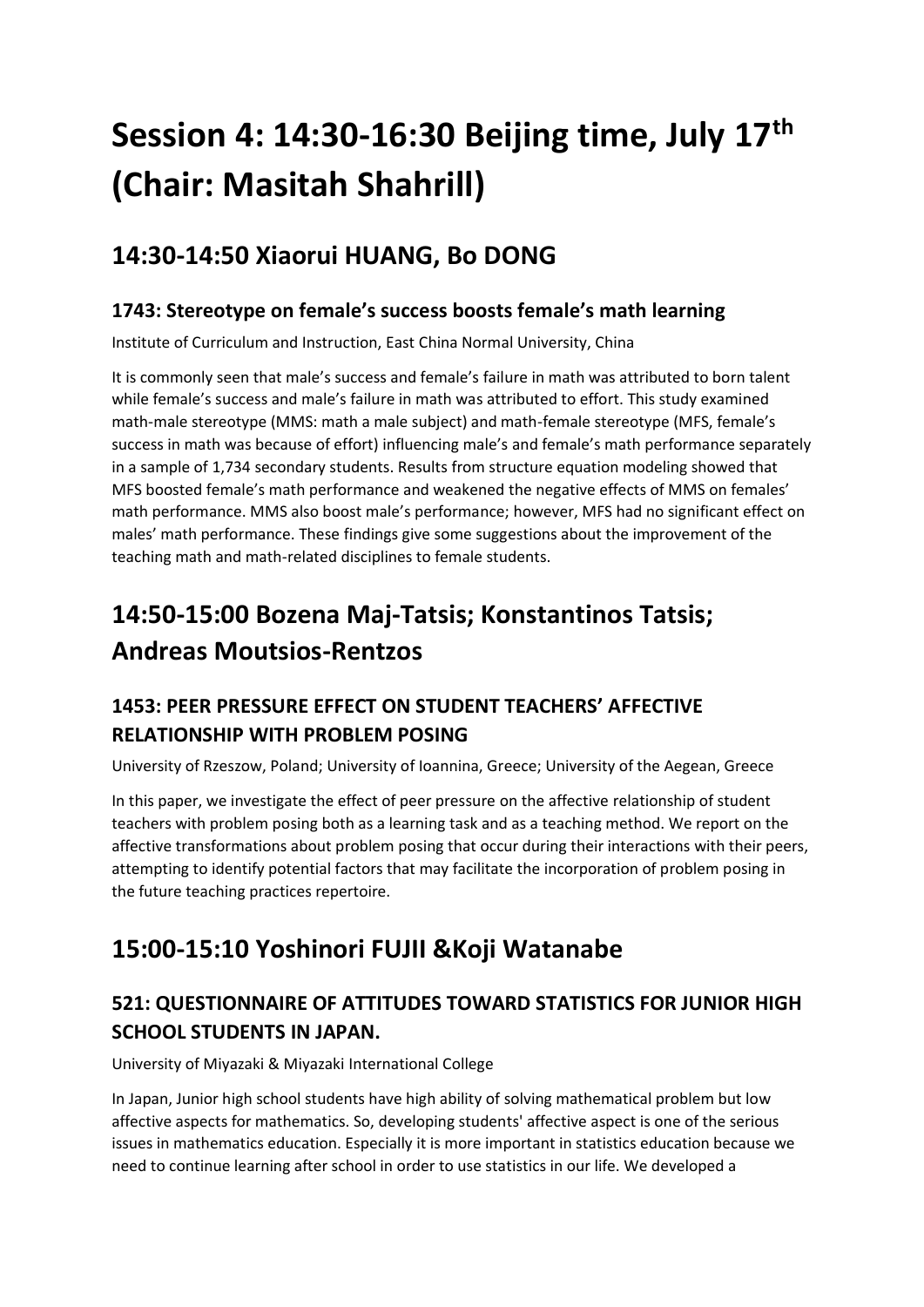questionnaire to evaluate the attitudes toward statistics for junior high school students in Japan. We constructed 3 models for the data and compared them by using the confirmatory factor analysis. Among them 3 correlated factors model with Interest, Value and Recognition was shown to be preferable.

### <span id="page-17-0"></span>**15:10-15:20 Natanael Karjanto**

#### <span id="page-17-1"></span>**26: "DEAR 'KINGOS', IT'S ALL RIGHT TO BE NOISY!" WHY IS IT SO HARD TO GET THEM TALKING?**

Sungkyunkwan University, Suwon, KR

This paper discusses an effort to encourage student-instructor interactive engagement through active learning activities during class time. We do not only encouraged the Kingos to speak out when an opportunity arises but also required them to record their active participation in a student journal throughout the semester. In principle, any activities which constitute active learning can and should be recorded in the `Student Journal. These include, but not limited to, reading definition, theorem, problem, etc.; responding to questions and inquiries; asking questions; and pointing out some mistakes during class time. Despite an incentive for this participation, our experience teaching of different mathematics courses in several consecutive semesters indicates that many Kingos resist in speaking out publicly, submitting an empty journal at the end of the semester. Students feedback on teaching evaluation at the end of the semester reveals that many dislike and against the idea of active participation and recording it in a journal. This paper discusses the reason behind this resistance and provides some potential remedies to alleviate the situation.

### <span id="page-17-2"></span>**15:20-15:30 Miho YAMAZAKI, Wee Tiong Seah**

#### <span id="page-17-3"></span>**943: THE CHARACTER OF STUDENTS MATHEMATICAL VALUES IN LEARNING MATHEMATICS**

Teikyo University, JP

The aim of this paper is to capture students' mathematical values in a mathematics learning situation. I had designed a questionnaire where respondents were asked to select from three hypothesised solutions that appear in a specific mathematics learning situation and got 245 valid students' valid data of which solution is the most mathematical one. As a result, I found that there were three different types of students' mathematical values and that students tend to pay no attention to a logical leap when they value a superficial form of the solutions. This shows that positive values do not always lead to good learning. To research students' mathematical values for better learning, the characters of mathematical values need to be explored in detail.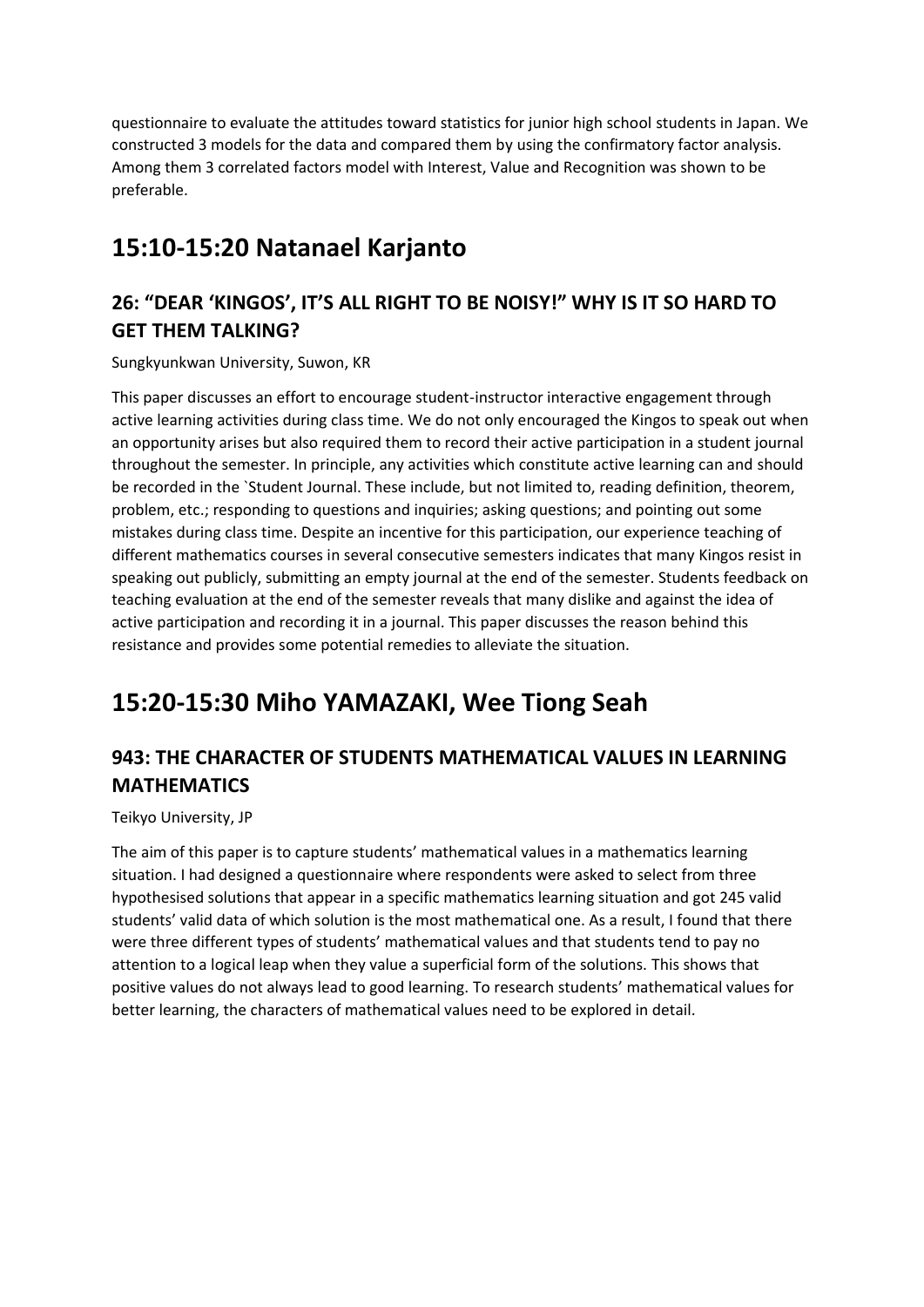# <span id="page-18-0"></span>**15:30-15:40 Tomoaki Shinobu**

#### <span id="page-18-1"></span>**1130: A CASE STUDY OF MATHEMATICAL RESEARCH PRESENTATION IN A PUBLIC JUNIOR HIGH SCHOOL; FOCUS ON THE RELATIONSHIP OF ASSUMPTION OF OTHERS AND THE QUALITY OF LEARNING**

Sakata First Junior High School, Sakata, JP

How do learning attitudes change when explaining knowledge to unfamiliar others? Based on this awareness, this paper discusses a public mathematics research presentation held at a junior high school, as well as a practical study conducted with the aim of verifying the aspect of learning activities while making assumptions about unfamiliar others. I focused on Student B, who presented about Oil Dividing problem, in which he tried to explain it in an easy to understand manner as if for "a person with a lower mathematics level than himself. This is the driving force behind Student Bs deeper learning. In addition, I compare and classify the assumptions and learning attitudes of Students A and B from the previous study, and I clarify their relationship to Student B. This paper states that the difference in the learning attitude is caused by the assumptions made. Furthermore, I organize suggestions obtained about the characteristic of the learning posture by the Imaginative Others-consciousness.

# <span id="page-18-2"></span>**15:40-15:50 Vanda SANTOS, Anabela Pereira, Teresa Neto, Margarida M. Pinheiro**

#### <span id="page-18-3"></span>**865: MATHEMATICS ANXIETY: A PORTUGUESE STUDY IN HIGHER EDUCATION**

CIDTFF–Research Centre on Didactics and Technology in the Education of Trainers, University of Aveiro, Portugal; Department of Education and Psychology, Portugal; Higher Institute of Accounting and Administration-University of Aveiro, Portugal

Anxiety is a present state at the students during their school path. Many of the educational failures relate not only to mathematics but also to personal difficulties in particular, at evaluation exams. Studies highlighting the importance of the anxiety (state and trait) at failure in school performance. This paper has a concern about mathematics anxiety, in higher education, because there are very few studies about this topic. The research instrument were answered by higher education students from different institutions in Portugal in the beginning of the academic year. The study results are being collected and conclusions are been working.

# <span id="page-18-4"></span>**15:50-16:00 Sebastian Geisler**

#### <span id="page-18-5"></span>**119: THE TRANSITION FROM SCHOOL TO UNIVERSITY MATHEMATICS: WHICH ROLE DO STUDENTS INTEREST AND BELIEFS PLAY?**

Ruhr-Universitaet Bochum, DE

High dropout rates in mathematics - especially during the first year at university - illustrate that the transition from school to university mathematics is a challenging process for many students. In this contribution, the role of students' interest and beliefs for a successful transition is analyzed. The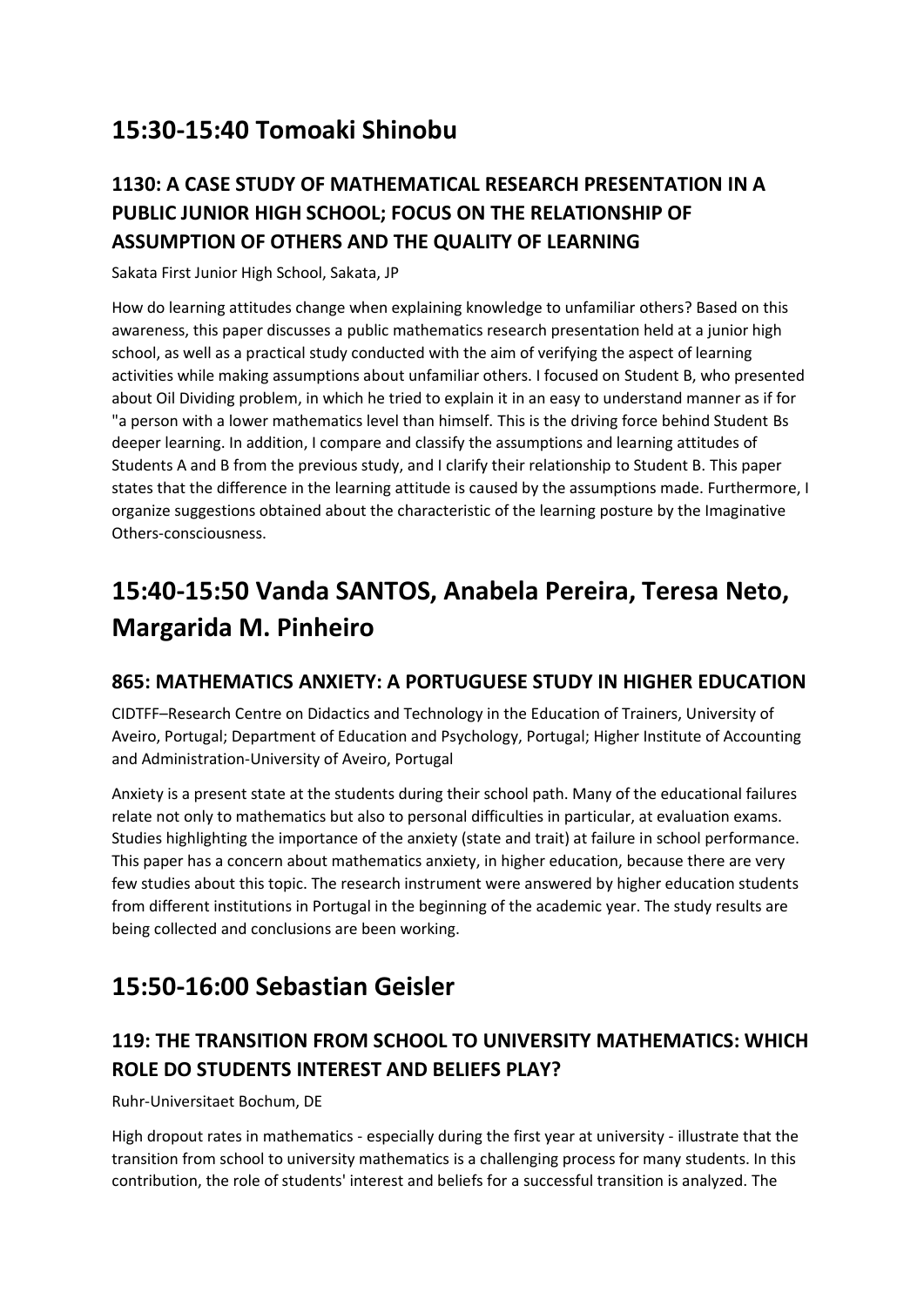results indicate that dynamic beliefs are related to interest in university mathematics while static beliefs go hand in hand with interest in school mathematics. Furthermore, static beliefs are associated with less achievement during the first term and dynamic beliefs correlate with students' satisfaction.

# <span id="page-19-0"></span>**16:00-16:10 Jiraporn Wongkanya, Narumon Changsri, Kiat Sangaroon, Maitree Inprasitha**

#### <span id="page-19-1"></span>**1330: EXPLORING 11TH GRADE STUDENTS' ATTITUDE TOWARDS MATHEMATICS**

Master Program in Science and Technology Education, Faculty of Education, KKU, Thailand; Mathematics Education Program, Faculty of Education, KKU, Thailand; Center for Research in Mathematics Education, KKU, Thailand

This research aimed to explore 11th grade students' attitude towards mathematics. The target group was 105 eleventh-grade students in the 1st semester of 2019 academic years. The data was collected by using the Suken test level 3 and students' interview record form. Data were analyzed by using framework of attitude towards mathematics. The research results were as follows: 1) Most students felt that the content of problems in part one was at a medium level (68.57%) and easy level (21.90%). At the same time, the content of problems was at a medium in part two (51.43%) and then it was at a hard level (45.71%) respectively. 2) Most students like a problem of statistics the most (61.90%) and next, it was about probability (25.71%). 3) Most 11th grade students love mathematics (53.33%) and 4) The main objective of their examination was they want to know their math abilities (41.90%).

### <span id="page-19-2"></span>**16:10-16:20 Shashidhar Belbase**

#### <span id="page-19-3"></span>**15: HIGH SCHOOL STUDENTS IMAGES, ANXIETIES AND ATTITUDES TOWARD MATHEMATICS**

United Arab Emirates University, Al Ain, AE

This study highlights high school students' images, anxieties, and attitudes toward mathematics. An Images-Anxieties-Attitudes scale (IAA-scale) was constructed and used to conduct a survey with 208 grade-ten students of 6 randomly selected high schools in Kathmandu, Nepal. The survey data was analyzed in SPSS-IBM26-New User Interface for correlations of images, anxieties, and attitudes toward mathematics, Mann-Whitney U test, and network of sub-constructs. It was found that a majority of sampled students had a weak image of mathematics with high anxiety, but a positive attitude toward mathematics. There was a moderate correlation (r=0.598) between students' images and anxieties, images and attitudes (r=0.631), but a strong correlation (r=0.736) between anxiety and attitudes toward mathematics. There was no statistically significant difference between students' images, anxieties, and attitudes toward mathematics at 0.05 significance level with gender, but their anxieties and attitudes were significantly different with school types (private and public).